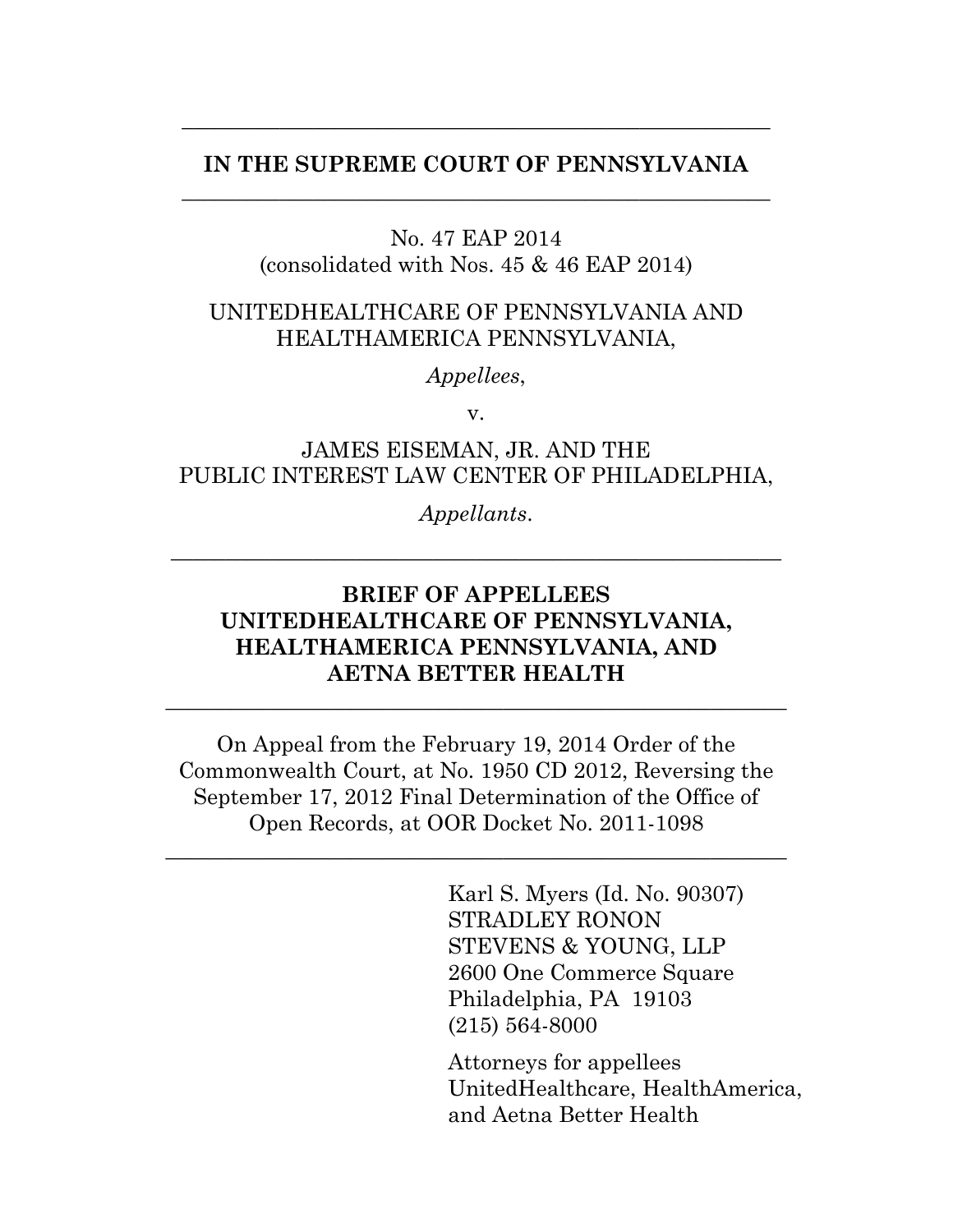# **TABLE OF CONTENTS**

| I.   |           |                                                                                                                                                     | COUNTER-STATEMENT OF THE SCOPE             |                                                                                                                                    |    |  |  |  |
|------|-----------|-----------------------------------------------------------------------------------------------------------------------------------------------------|--------------------------------------------|------------------------------------------------------------------------------------------------------------------------------------|----|--|--|--|
| II.  |           | COUNTER-STATEMENT OF THE QUESTION INVOLVED 4                                                                                                        |                                            |                                                                                                                                    |    |  |  |  |
| III. |           |                                                                                                                                                     |                                            |                                                                                                                                    |    |  |  |  |
|      | A.        |                                                                                                                                                     |                                            |                                                                                                                                    |    |  |  |  |
|      | <b>B.</b> |                                                                                                                                                     |                                            |                                                                                                                                    |    |  |  |  |
|      | C.        |                                                                                                                                                     |                                            |                                                                                                                                    |    |  |  |  |
|      | D.        |                                                                                                                                                     |                                            |                                                                                                                                    |    |  |  |  |
|      | Е.        |                                                                                                                                                     |                                            |                                                                                                                                    |    |  |  |  |
| IV.  |           |                                                                                                                                                     |                                            |                                                                                                                                    |    |  |  |  |
| V.   |           |                                                                                                                                                     |                                            |                                                                                                                                    |    |  |  |  |
|      | A.        | The record supports the Commonwealth Court's<br>finding that the health plans' rates are exempt<br>from disclosure under the Right-to-Know Law.  15 |                                            |                                                                                                                                    |    |  |  |  |
|      |           | 1.                                                                                                                                                  | The Law exempts "confidential proprietary" |                                                                                                                                    |    |  |  |  |
|      |           |                                                                                                                                                     | a.                                         | The record supports the Commonwealth<br>Court's finding that the health plans'                                                     |    |  |  |  |
|      |           |                                                                                                                                                     | $\mathbf{b}$ .                             | The record supports the Commonwealth<br>Court's finding that disclosure of the health<br>plans' rates would cause them competitive | 19 |  |  |  |
|      |           |                                                                                                                                                     |                                            |                                                                                                                                    |    |  |  |  |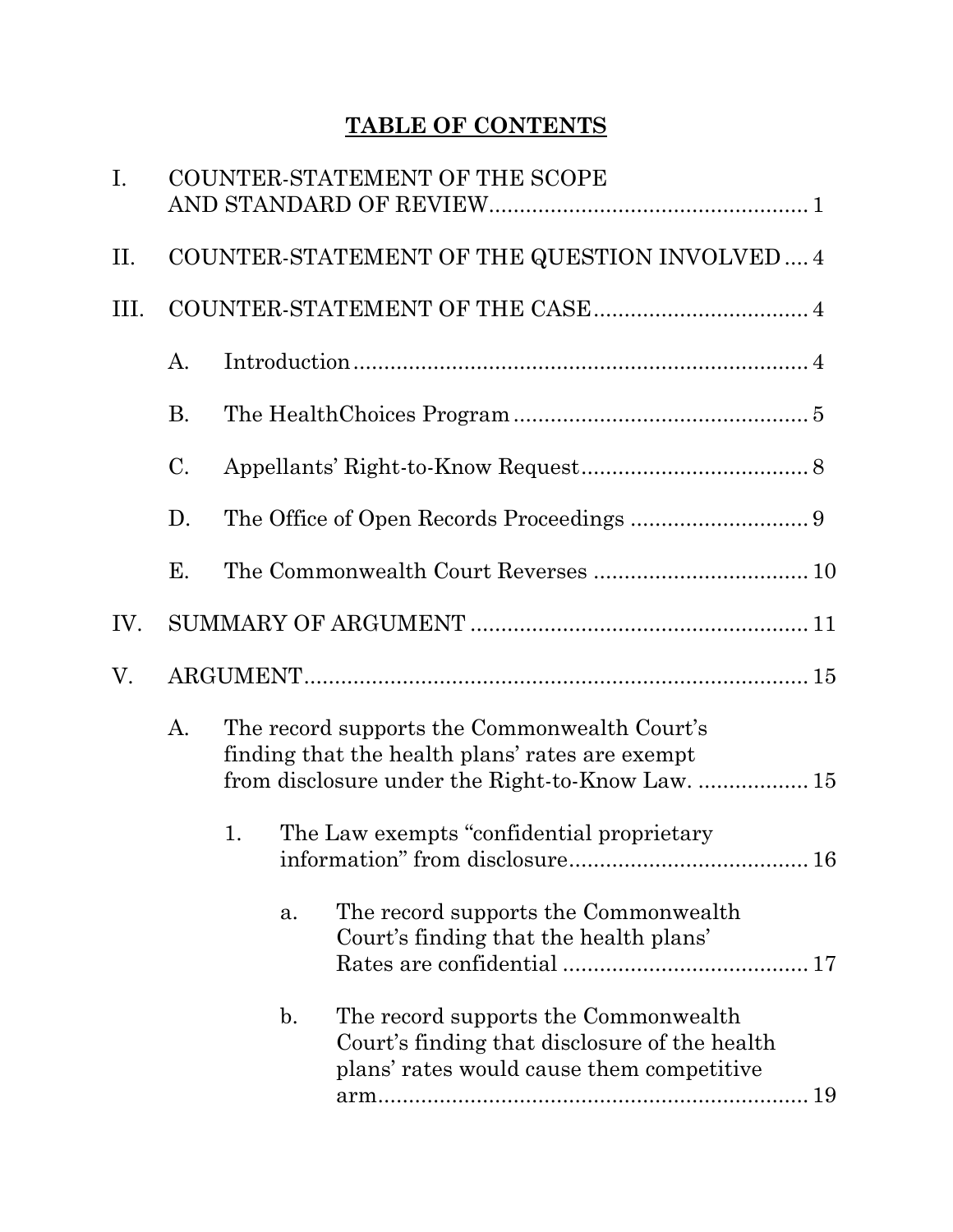|     | <b>B.</b> | Appellants' collateral arguments lack any merit  23 |                   |                                                                                                     |  |
|-----|-----------|-----------------------------------------------------|-------------------|-----------------------------------------------------------------------------------------------------|--|
|     |           | 1.                                                  |                   | The health plans' rates are not found in the                                                        |  |
|     |           |                                                     | a.                | Appellants misread the "financial records"                                                          |  |
|     |           |                                                     | $\mathbf{b}$ .    | Appellants' "flow" of "public money" argument<br>results in an absurd reading of the "financial"    |  |
|     |           |                                                     | $\mathbf{c}$ .    | Responsible sub-contractor language in<br>the standard contract does not mean the                   |  |
|     |           |                                                     | d.                | The Lukes decision is bad law that can be                                                           |  |
|     |           | 2.                                                  |                   | Appellants erroneously focus on the Commonwealth<br>Court's alternative "trade secret" rationale 33 |  |
|     |           | 3.                                                  |                   | The requested rates are not "stale." 34                                                             |  |
|     |           | 4.                                                  |                   | Appellants' "genie" argument is a red herring35                                                     |  |
| VI. |           |                                                     | <b>CONCLUSION</b> |                                                                                                     |  |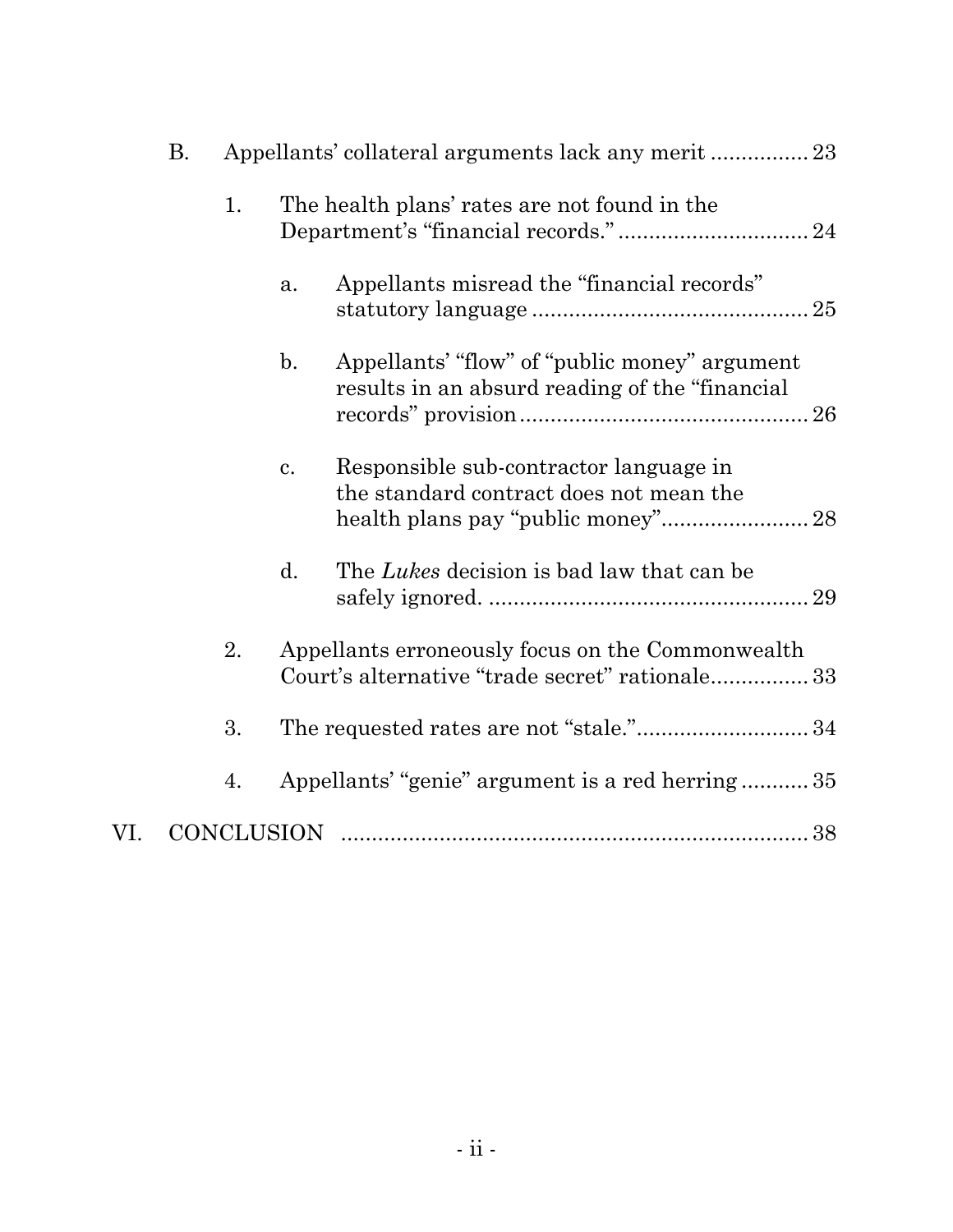# **TABLE OF AUTHORITIES**

| \SES<br>∼ |
|-----------|
|-----------|

| <u>Bowling v. Office of Open Records,</u>                                                                                      |
|--------------------------------------------------------------------------------------------------------------------------------|
|                                                                                                                                |
| Dep't of Pub. Welfare v. Eiseman,                                                                                              |
| <u>Gentex Corp. v. WCAB (Morack),</u>                                                                                          |
| <u>In re Condemnation by Urban Redevelopment Authority of</u><br>Pittsburgh,                                                   |
| In re: Silberstein,                                                                                                            |
| <u>Office of the Budget v. OOR,</u>                                                                                            |
| Lukes v. Department Public Welfare,                                                                                            |
| <u>Pennsylvania Nat. Mut. Cas. Ins. Co. v. St. John,</u>                                                                       |
| <u>SWB Yankees LLC v. Wintermantel,</u>                                                                                        |
| <b>STATUTES</b>                                                                                                                |
|                                                                                                                                |
|                                                                                                                                |
| 9                                                                                                                              |
| <b>OTHER AUTHORITIES</b>                                                                                                       |
| <i>Healthy Pennsylvania 1115 Application</i> (Feb. 19, 2014)<br>(available at http://www.dpw.state.pa.us/cs/groups/webcontent/ |

documents/document/c\_071204.pdf), at 11.........................................22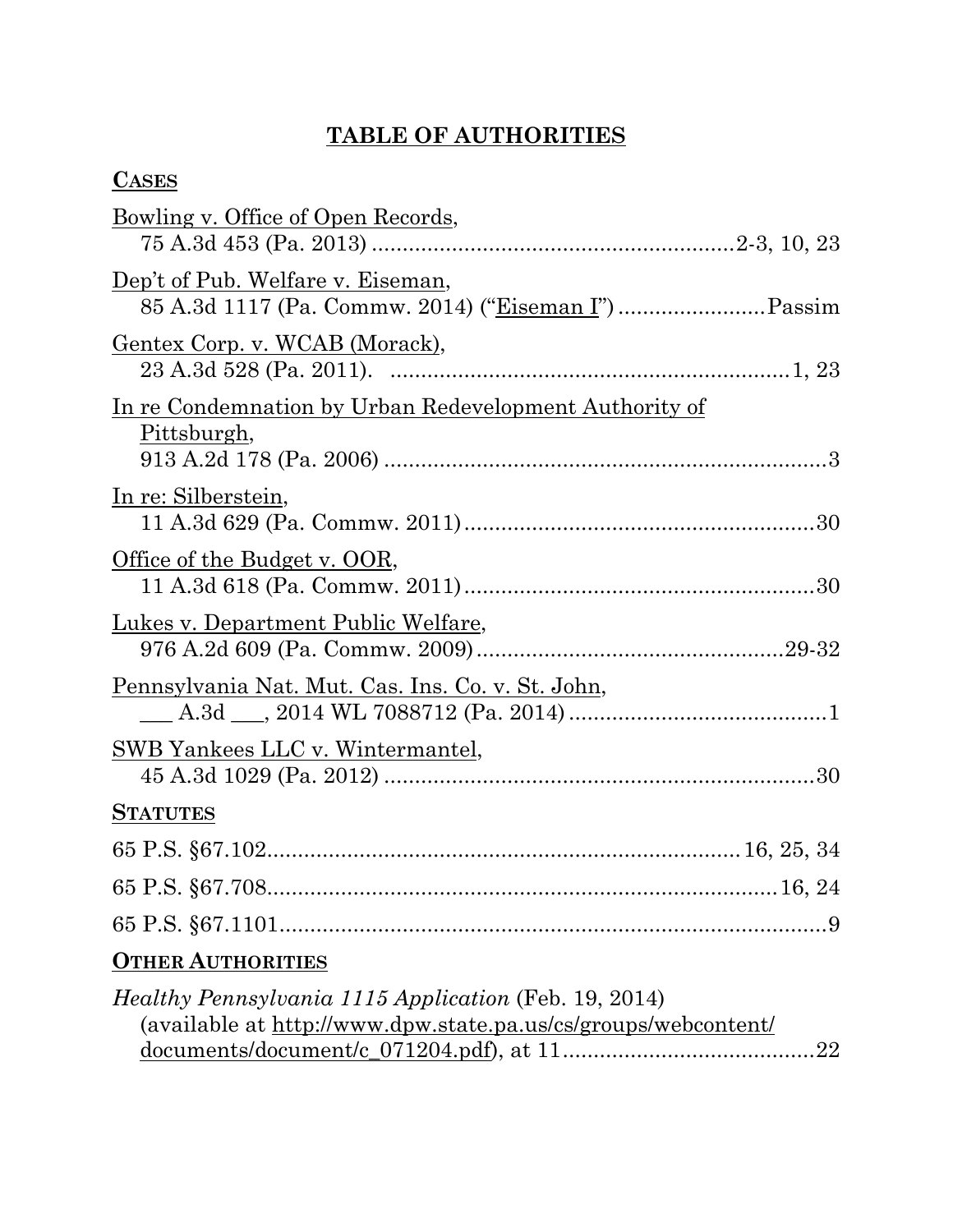## Appellees UnitedHealthcare of Pennsylvania,

HealthAmerica Pennsylvania, and Aetna Better Health hereby submit their merits brief in this matter.

### **I. COUNTER-STATEMENT OF THE SCOPE AND STANDARD OF REVIEW**

This case involves an application of the specific facts of this dispute to a statutory enactment. This matter therefore involves mixed questions of fact and law. In such cases, with respect to factual findings by the court below, this Court "will accept the [lower] court's conclusions insofar as they are supported by the record." Pennsylvania Nat. Mut. Cas. Ins. Co. v. St. John, \_\_\_ A.3d \_\_\_, 2014 WL 7088712, \*11  $(Pa. 2014)$  (citation omitted).<sup>1</sup> Further, "[t]he more fact intensive the inquiry, the more deference a reviewing court should give to the findings below." Gentex Corp. v. WCAB (Morack), 23 A.3d 528, 534 n.10 (Pa. 2011).

Appellants therefore misstate the applicable standard of review on page 3 of their brief. They claim this Court's review is

 $\overline{a}$ 

<sup>1</sup> Of course, as to any purely legal determinations, the Court will consider those on a *de novo* basis. Id. at \*11.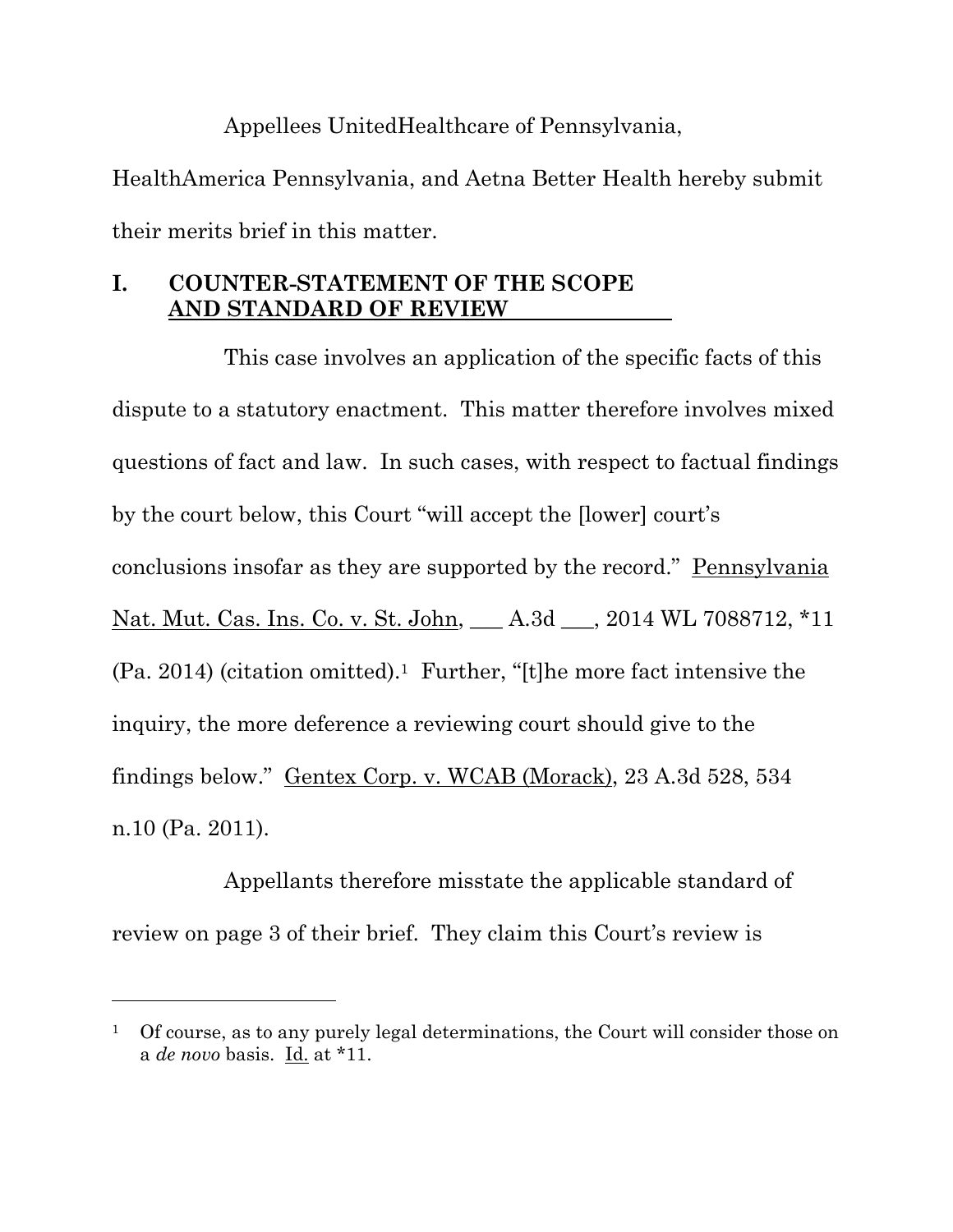entirely *de novo*, citing this Court's **Bowling** decision as support. But the holding there pertained only to the *Commonwealth Court's* standard and scope of review in Right-to-Know Law cases. See Bowling v. Office of Open Records, 75 A.3d 453, 477 (Pa. 2013) ("We hold that the Commonwealth Court correctly held that *its* standard of review is *de novo* and that *its* scope of review is broad or plenary when it hears appeals from determinations made by appeals officers under the RTKL." (emphasis added)).

Consistent with Bowling, the Commonwealth Court exercised *de novo* and plenary review of the record evidence in this case. See Dep't of Pub. Welfare v. Eiseman, 85 A.3d 1117, 1127 (Pa. Commw. 2014) ("we exercise our independent judgment based on the current record"), at 1131 (stating same), and at 1122 n.10 (noting that Commonwealth Court will exercise independent judgment based on *de novo* review). Appellants even admit that the Commonwealth Court "decided the case on the basis of the record developed before the OOR." (Appellants' Br. at 6.)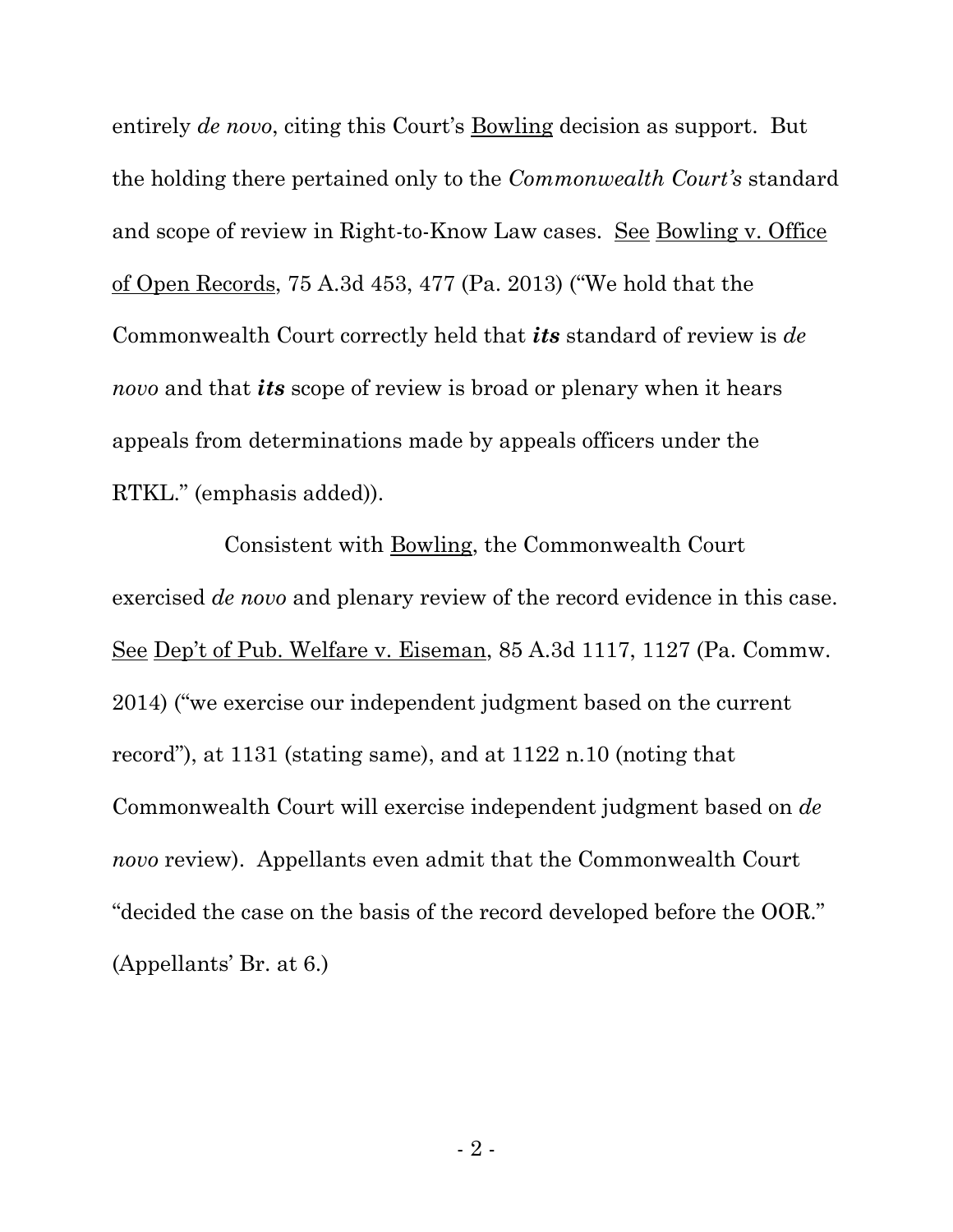This Court's review, on the other hand, is more narrow. As set forth above, this Court will defer to the factual findings of the Commonwealth Court, as long as they have record support.<sup>2</sup>

With respect to the applicable scope of review, this Court, in cases that present mixed questions of fact and law, will consider only the record as it was established below. See In re Condemnation by Urban Redevelopment Authority of Pittsburgh, 913 A.2d 178, 183 (Pa. 2006) ("With regard to such mixed questions, we announce that we will … review the whole record.").

Applying the correct standard and scope of review, this Court should hold that the Commonwealth Court's decision, which is well-supported by the evidence in the record, must be affirmed.

 $\overline{a}$ 

<sup>2</sup> Appellants nevertheless suggest that this Court should review the record and issue its own findings of fact. (Appellants' Br. at 37-38 n.12.) This Court has never remotely suggested, let alone held, that it will entertain the notion that it could or should undertake to independently review the record and issue new factual findings in Right-to-Know Law cases. See, e.g., Bowling, 75 A.3d at 479 (Castille, C.J., dissenting) (asserting that reading the Right-to-Know Law to provide for error review by this Court "borders on the absurd and unreasonable," and opining that in such an instance the Court would "need to erect a screening mechanism to avoid the inevitable inundation of fact-bound appeals").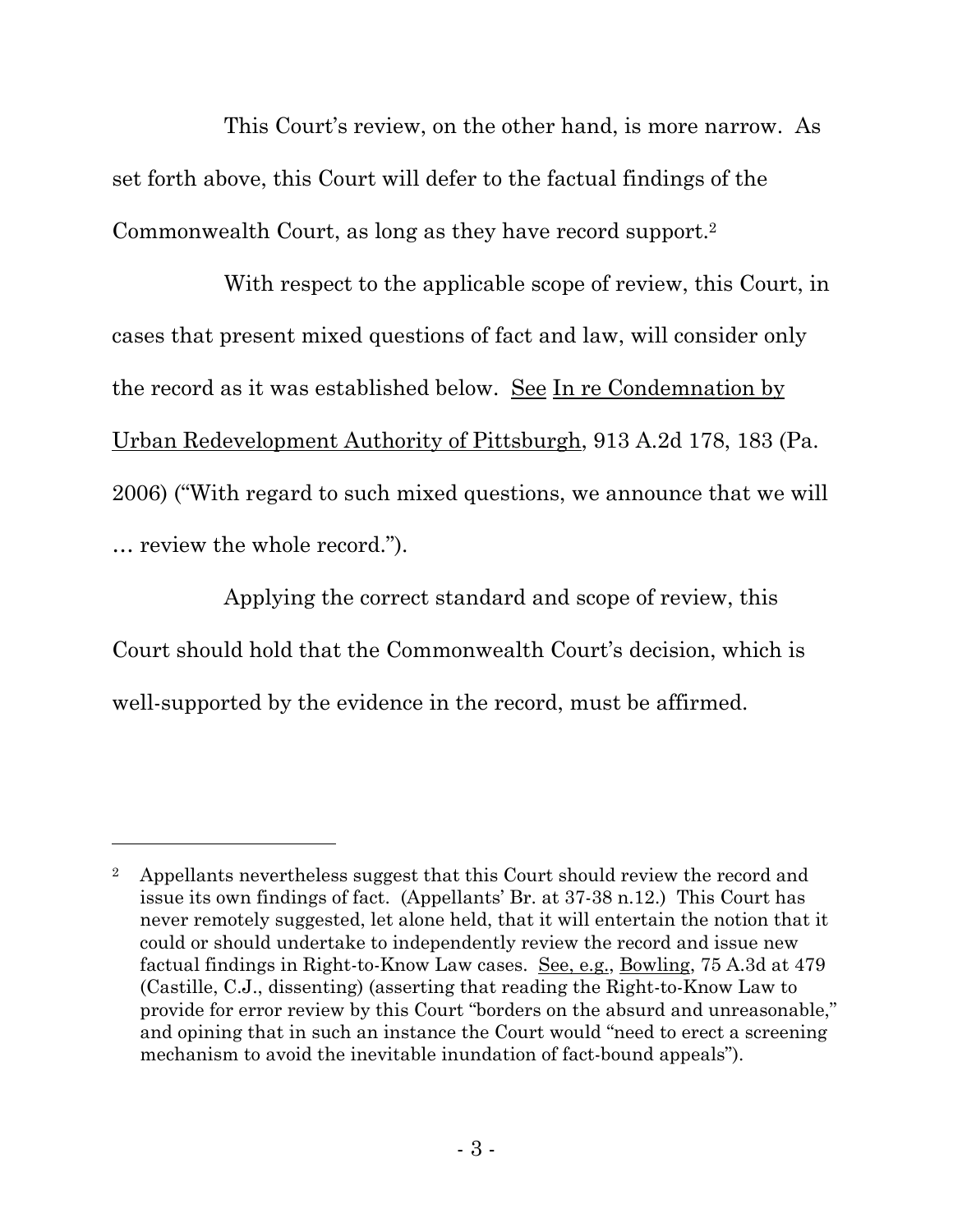### **II. COUNTER-STATEMENT OF THE QUESTION INVOLVED**

Does the record support the Commonwealth Court's factual finding that the rates paid by private health plans to dental subcontractors constitute "confidential proprietary information" exempt from disclosure under section 708(b)(11) of the Right-to-Know Law?

*Suggested answer: Yes.*

### **III. COUNTER-STATEMENT OF THE CASE**

## **A. Introduction**

l

From the outset, it is important to emphasize what this case is *not* about. This dispute does not relate to any payments actually made by the Pennsylvania government. The Court therefore is not required to decide whether any amount of money or rate paid by any government entity can be withheld under the Right-to-Know Law. The health plans<sup>3</sup> (which have been referenced in this litigation as managed care organizations or "MCOs") did not seek this Court's review of the aspect of the Commonwealth Court's decision below finding that the

<sup>3</sup> The five health plans in this case are: (1) UnitedHealthcare of Pennsylvania; (2) HealthAmerica Pennsylvania (also known as CoventryCares); (3) Aetna Better Health; (4) Health Partners; and (5) Keystone Mercy Health Plan. The undersigned represents the first three.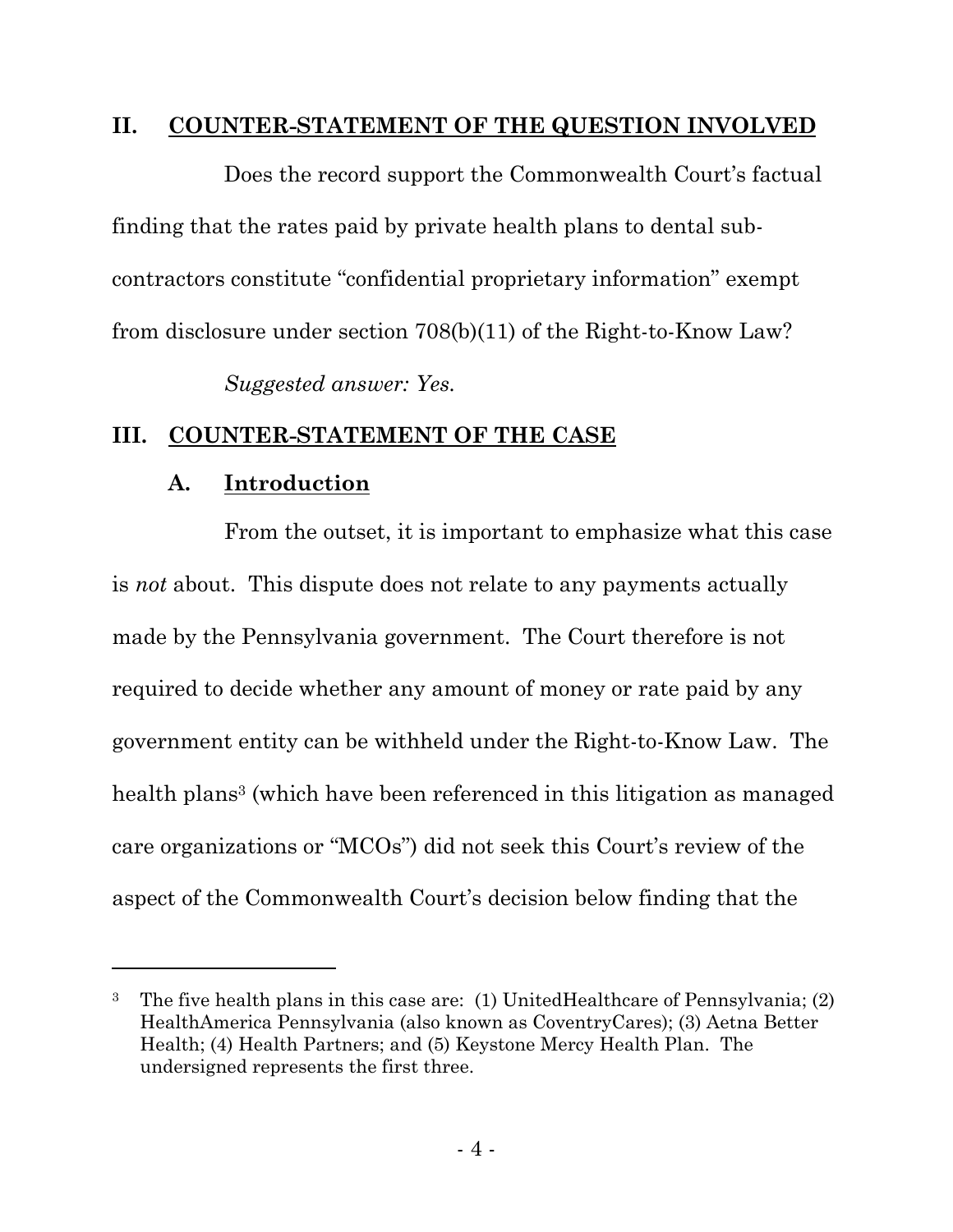rates paid by the Department of Public Welfare (now known as the Department of Human Services) are not exempt under the Right-to-Know Law. Those rates therefore are no longer at issue.

What this case *is* about is whether the Right-to-Know Law forces a private contractor to disclose the confidential and proprietary rates it pays to a sub-contractor. The Commonwealth Court, after meticulously studying the evidence presented in this case, found that the health plans had proved, by a preponderance of the evidence, that the rates they paid their sub-contractors constitute "confidential proprietary information" and hence are exempt from disclosure under the Law. The health plans submit this Court should affirm that conclusion, as it is supported by the record established below.

#### **B. The HealthChoices Program**

HealthChoices is the Commonwealth's Medical Assistance (also known as Medicaid) managed care program. The people enrolled in the program receive quality medical care and timely access to health services through a health plan of their choosing. The plans compete with one another to offer a superior product in order to obtain the highest number of enrollees. (R. 206a.)

- 5 -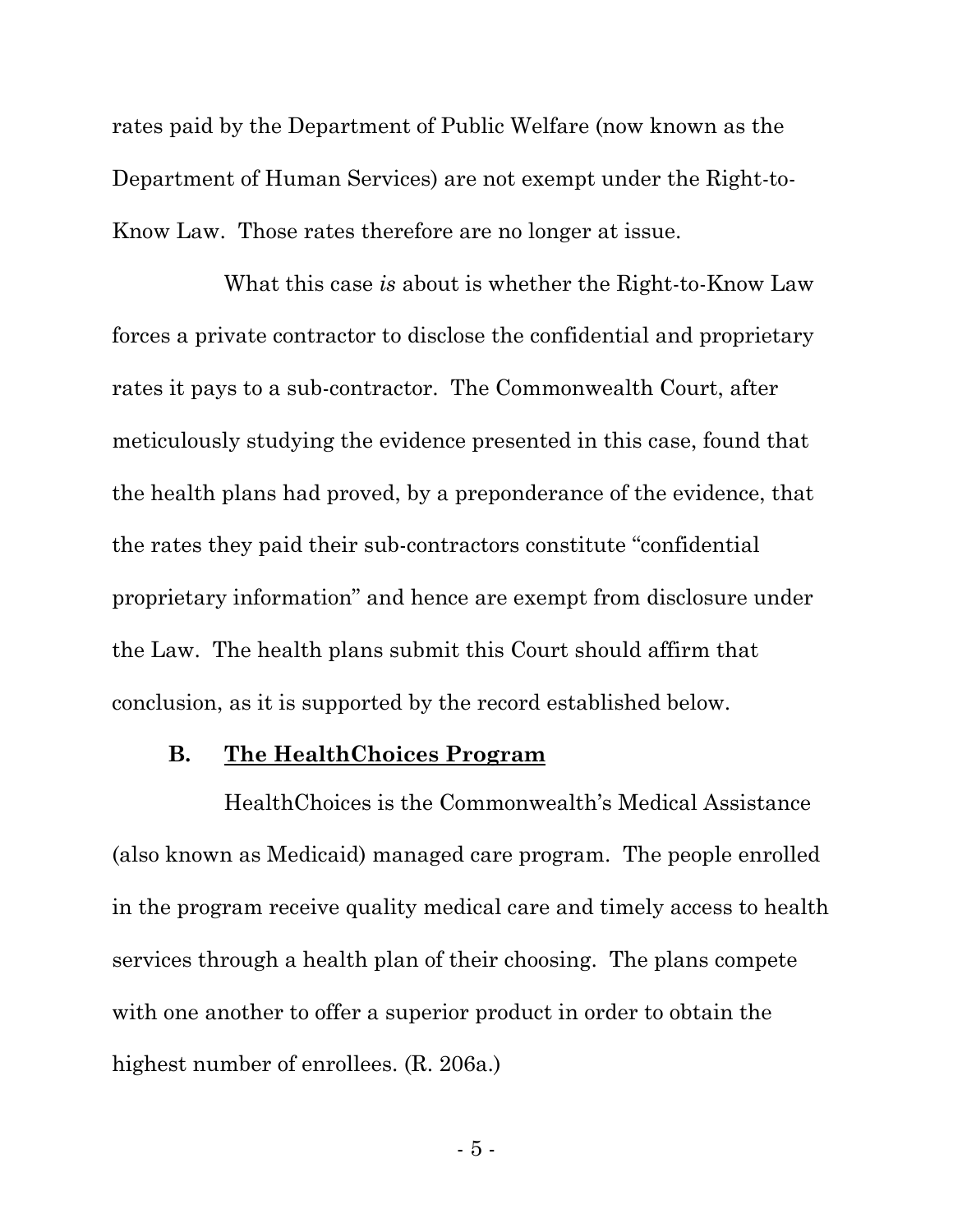The Department of Public Welfare administers the

HealthChoices program by contracting with a number of health plans.

(R. 209a-210a.) The contract includes confidentiality provisions

requiring the Department to keep secret any health plan proprietary

information that is shared between the parties as a result of their

relationship. The agreement specifically provides that each health plan

considers its financial reports and information, marketing plans, Provider rates, trade secrets, information or materials relating to the [health plan's] software, databases or technology, and information or materials licensed from, or otherwise subject to contractual nondisclosure rights of third parties, which would be harmful to the [health plan's] competitive position to be confidential information. This information shall not be disclosed by the Department to other parties except as required by law ….

(R. 843a-844a).

The Department pays each health plan a rate on a perenrollee or headcount basis. (R. 211a-213a; 224a-225a.) These rates have been referenced in this case as "Capitation Rates." These rates are no longer in dispute in this litigation, and thus are not at issue before this Court.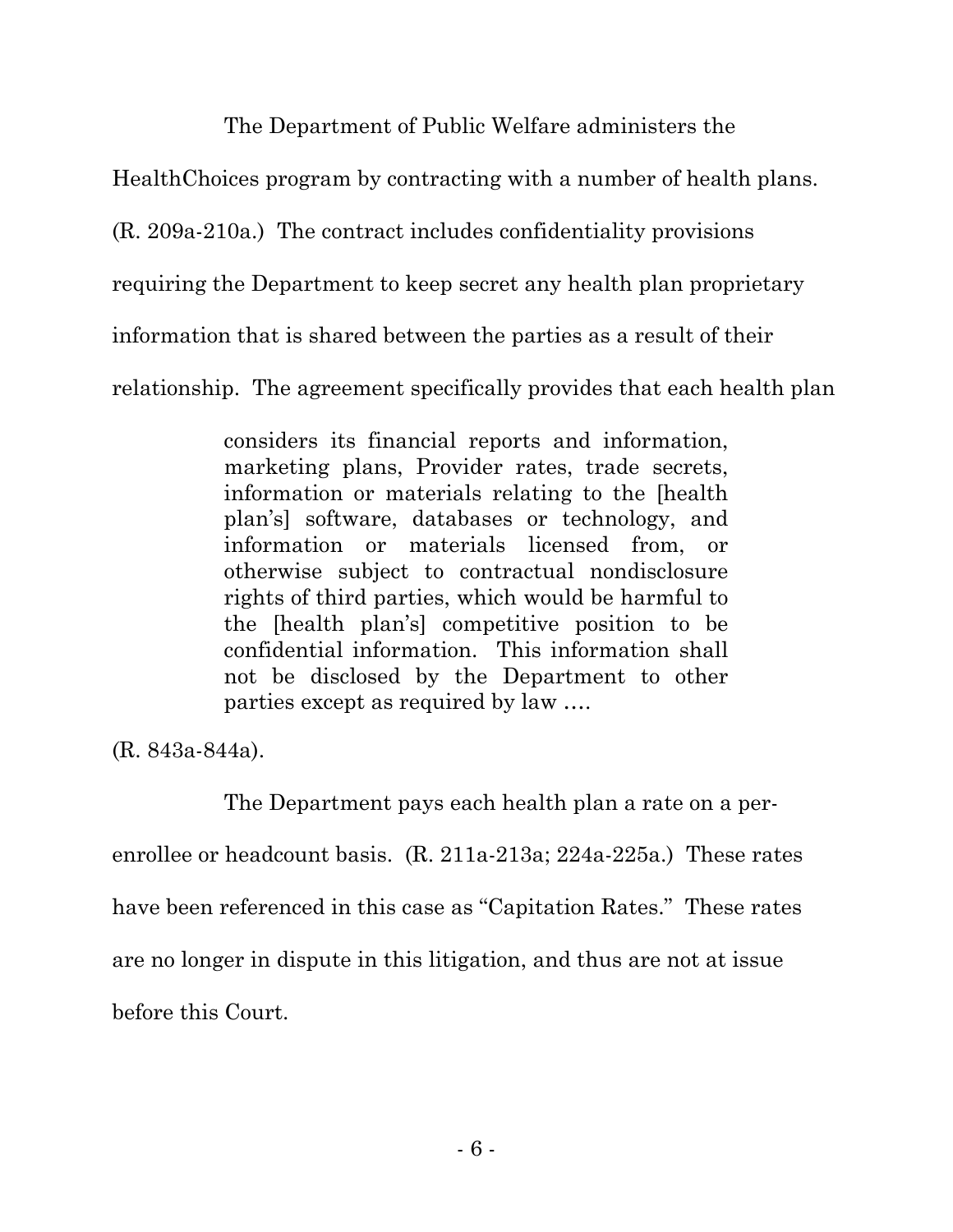The health plans, in turn, enter into sub-contractual arrangements with dental sub-contractors.4 (R. 374a-375a, 492a.) The plans, like the Department, pay the sub-contractors on a per-enrollee basis. (R. 493a.) These rates have been referenced as the "MCO Rates." They are the only rates at issue before this Court.

The rates between any given health plan and any given dental sub-contractor will vary, and are periodically renegotiated, at significant time and expense. (R. 375a.) Further, the sub-contracts between the plans and sub-contractors uniformly require the protection of confidential proprietary information, and in their course of dealing, the parties routinely do so. (R. 493a.) Pursuant to those sub-contracts, and otherwise, the plans and sub-contractors treat the payment and rate information that pertains to their relationship as highly confidential.5 (Id.)

l

(footnote continued on next page)

<sup>4</sup> UnitedHealthcare of Pennsylvania sub-contracts with Dental Benefit Providers ("DBP"), and HealthAmerica Pennsylvania (also known as CoventryCares) and Aetna Better Health sub-contract with DentaQuest. (R. 375a, 492a.)

<sup>5</sup> The dental sub-contractors, in turn, enter into sub-sub-contracts with the dentists (the providers). The sub-contractors negotiate separate payment terms with each dentist. This often assumes the form of a fee schedule, which provides for the dentist to be paid depending on the actual dental procedure he or she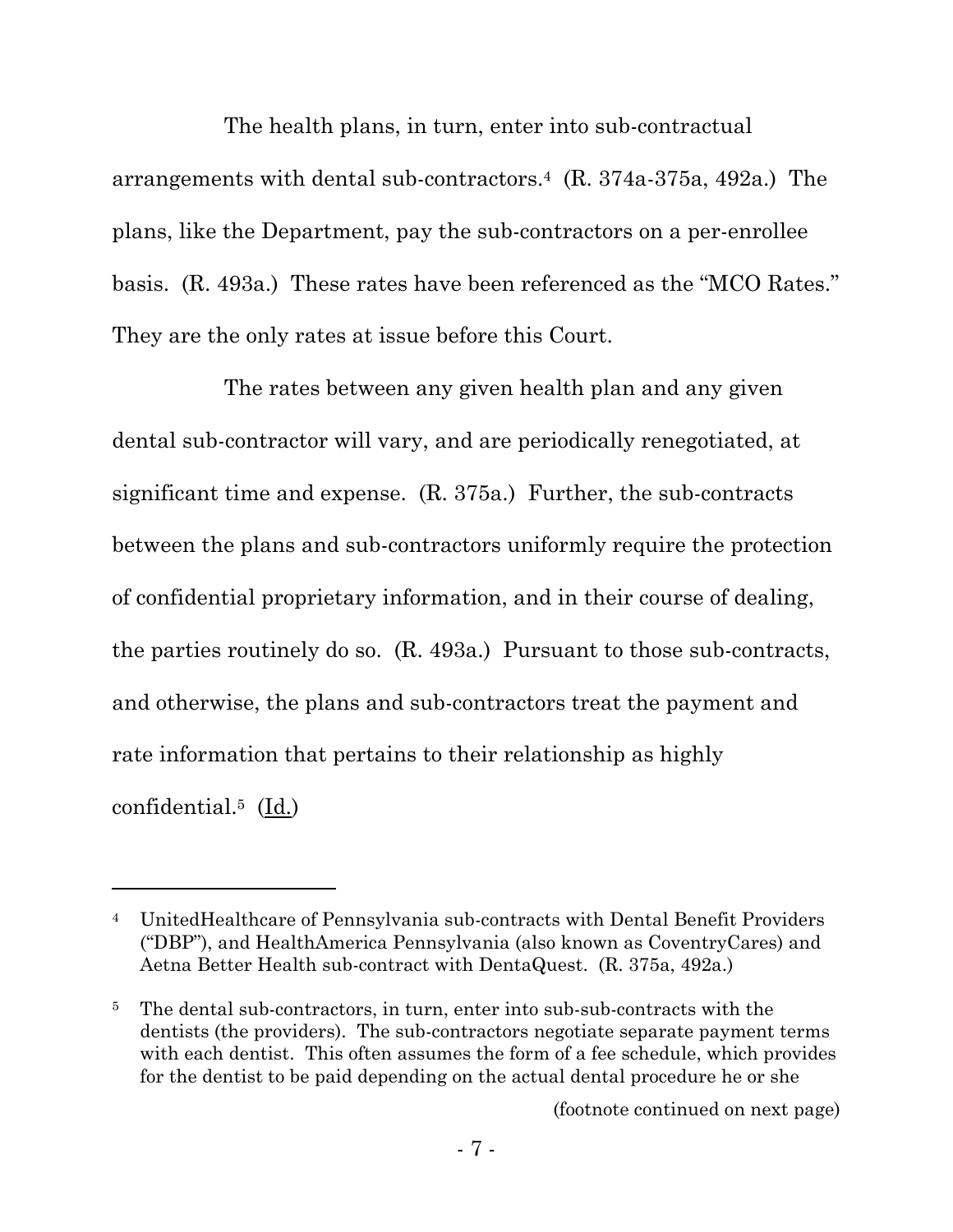The rates paid by the health plans to the dental subcontractors are not readily available outside – or even inside – the health plans. External reporting is limited to situations where such is required by law or by government directive; internal disclosure is limited to a business need to know. (R. 378a.) In this way, the plans can protect their competitive position, which is essential to meaningful choice for prospective enrollees.

#### **C. Appellants' Right-to-Know Law Request**

This case arises from a Right-to-Know Law request that appellants, an advocacy organization and one of its lawyers, directed to the Department. (R. 1a-4a.) As it is relevant here, appellants' request asked for documents showing the "MCO Rates" – the rates paid by the health plans to their dental sub-contractors for each HealthChoices enrollee under age 21. (R. 3a at ¶4.) The Department denied the request, in part because the rates are the health plans' confidential proprietary information. (R. 12a.)

 $\overline{a}$ 

<sup>(</sup>footnote continued from previous page)

performs on a patient. Those rates, which have been described as "Provider Rates," are not at issue here, but are at issue in the related Eiseman II matter.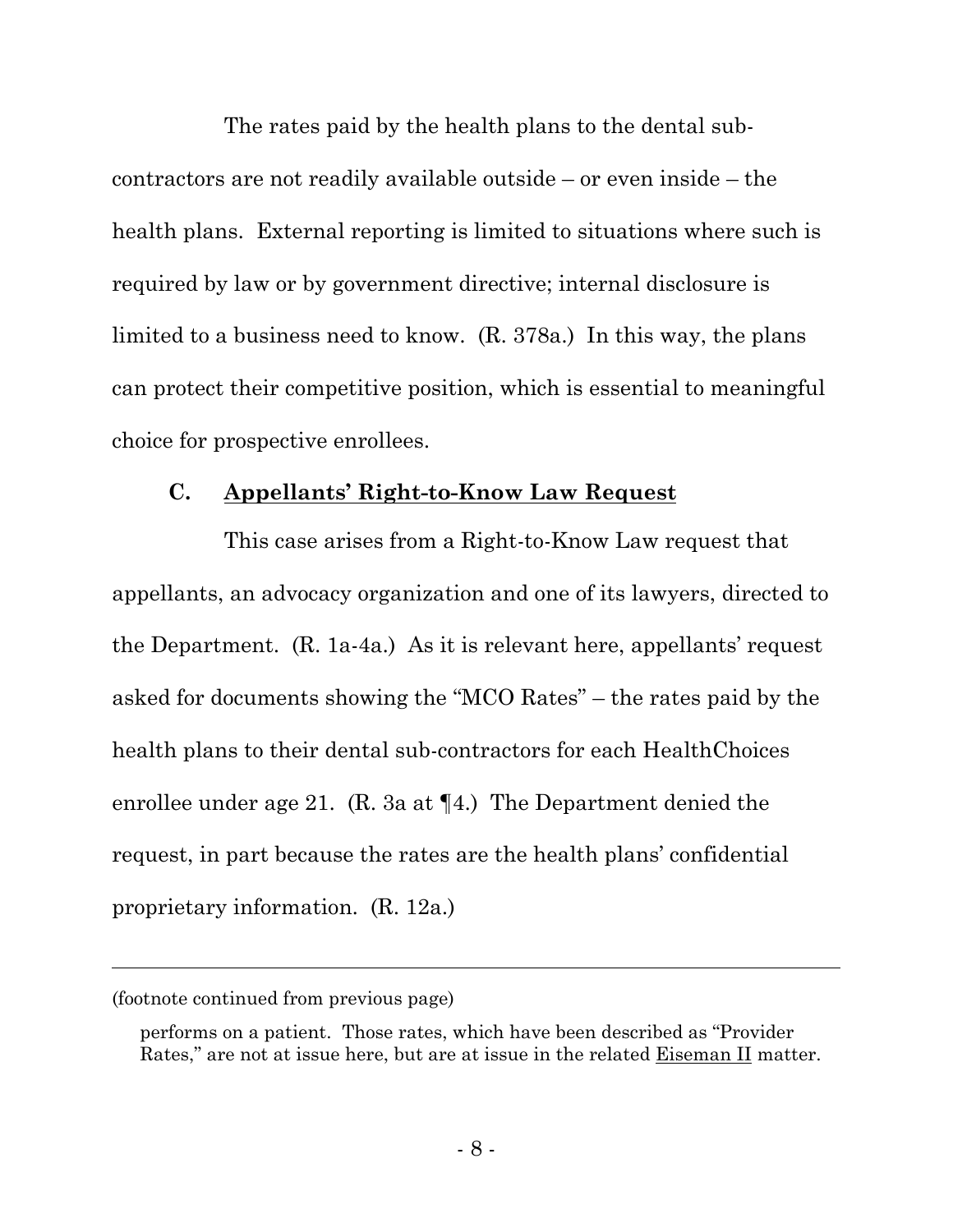### **D. The Office of Open Records Proceedings**

Appellants took an appeal from the Department's denial to the Office of Open Records. The health plans timely intervened pursuant to 65 P.S. §67.1101(c), and opposed disclosure of the rates they pay their sub-contractors. (R. 31a-34a, 57a-59a, 61a-72a.)

To decide the matter, the OOR held a two-day hearing.<sup>6</sup> (R1. 148a.) At the hearing, the health plans jointly put forward the sworn testimony of a recognized expert in the field, Dr. Henry Miller. He unequivocally testified, under oath, that the rates petitioners sought were kept secret and confidential by the plans, and that the plans would be harmed by the rates' disclosure. (R1. 280a-322a, 673a-679a.) In addition, each of the five health plans called a high-ranking and knowledgeable executive to provide sworn testimony that the rates were kept confidential and secret, and that public disclosure of the rates

l

 $6$  Appellants do not argue that the OOR's decision is entitled to deference due to credibility findings made at that level. With good reason, as the OOR did not make any credibility assessments. Indeed, the appeals officer who decided the matter did not personally sit as hearing officer. The OOR instead hired an outside attorney to serve as hearing officer. He did not make any credibility determinations either.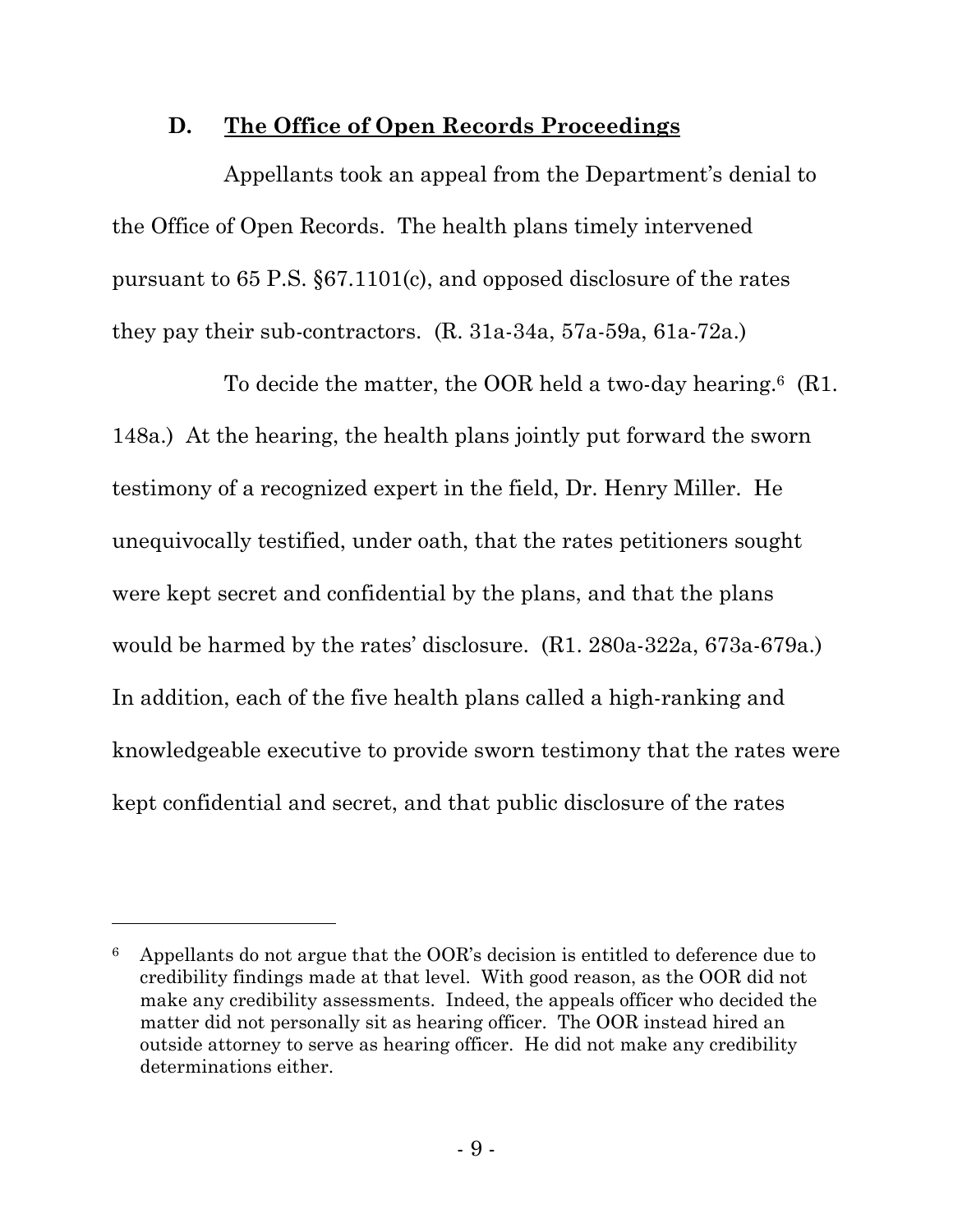would cause harm to the health plans. (See, e.g., R. 366a-416a, 429a-414a, 485a-512a.)

Appellants did not call any witnesses at the OOR hearing. Appellants therefore did not offer any testimony to rebut the six witnesses that were presented by the health plans.

Nevertheless, in spite of the unrebutted evidence presented by the health plans, the OOR decided that the rates paid by the health plans to their sub-contractors were not exempt from disclosure under the Right-to-Know Law.

#### **E. The Commonwealth Court Reverses**

The health plans each timely appealed to the Commonwealth Court. The *en banc* court, in a thorough 25-page ruling authored by Judge Robert Simpson and decided by a nearly-unanimous 6 to 1 vote, reversed in relevant part. See Dep't of Pub. Welfare v. Eiseman, 85 A.3d 1117 (Pa. Commw. 2014) ("Eiseman I"). The Commonwealth Court, consistent with this Court's Bowling directive, exercised *de novo* review of the record evidence in this case, which the court described as a "fact-intensive" dispute. Id. at 1120; see also id. at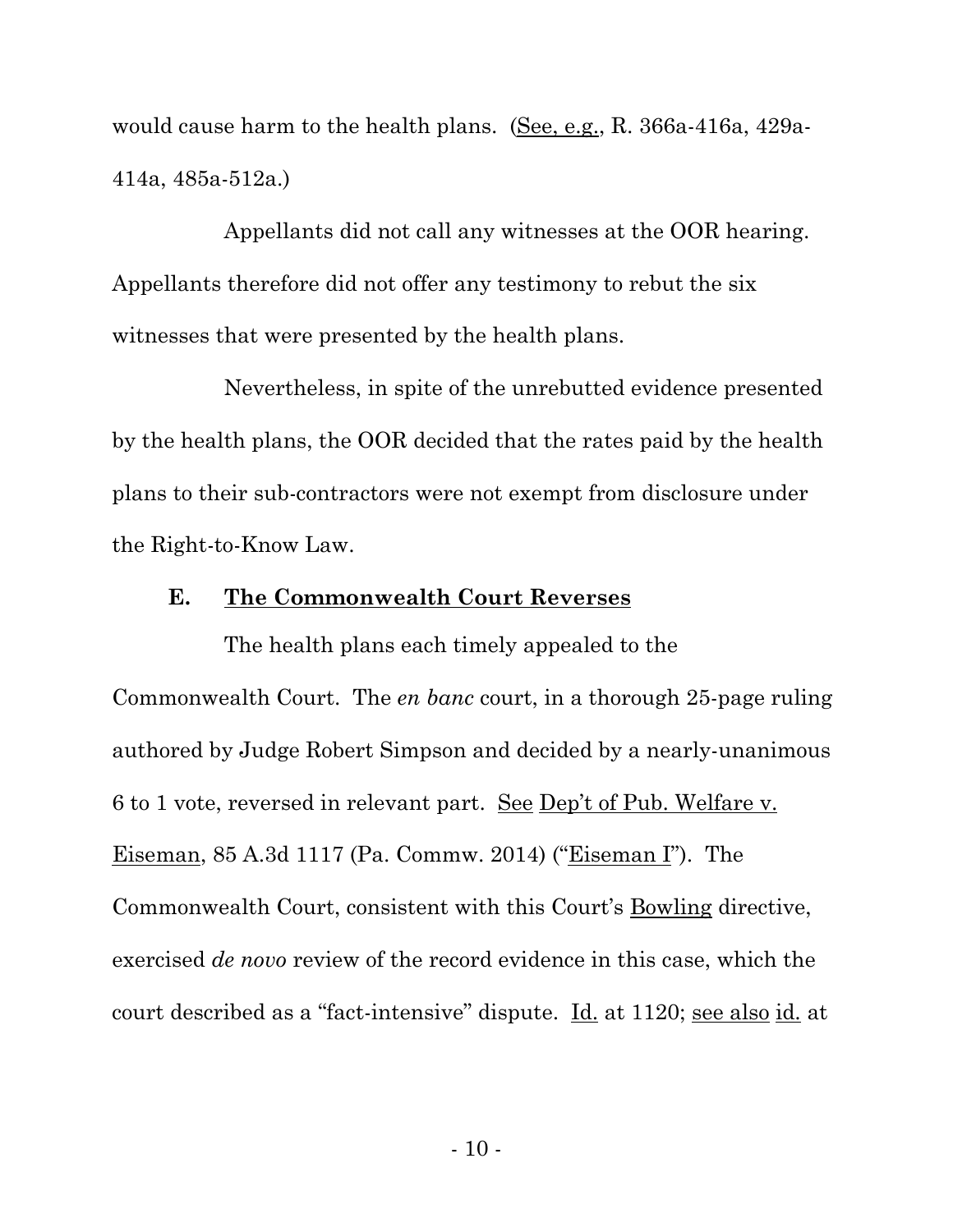1122 n.10 (citing <u>Bowling</u>), at 1127 ("we exercise our independent" judgment based on the current record"), and at 1131 (stating same).

Based on its painstaking, independent review of the evidence, the Commonwealth Court held that the health plans' testimony (principally that of Dr. Miller) demonstrated, by a preponderance of the evidence, that the rates paid by the health plans to the dental sub-contractors constituted "confidential proprietary information," and hence were exempt from disclosure under the Rightto-Know Law.7 Id. at 1127-31.

Appellants thereafter sought this Court's discretionary review, which was granted.

### **IV. SUMMARY OF ARGUMENT**

 $\overline{a}$ 

This Court should affirm the Commonwealth Court. The court below struck a fair balance, requiring that the government-paid rates must be disclosed under the Right-to-Know Law, but that the confidential and proprietary rates that the private contractor health

<sup>7</sup> On the other hand, the court ruled in favor of the appellants that the rates paid by the Department to the health plans (the "Capitation Rates") were subject to disclosure. Id. at 1124-27. The health plans did not seek this Court's review of that determination. Accordingly, that set of rates is no longer at issue.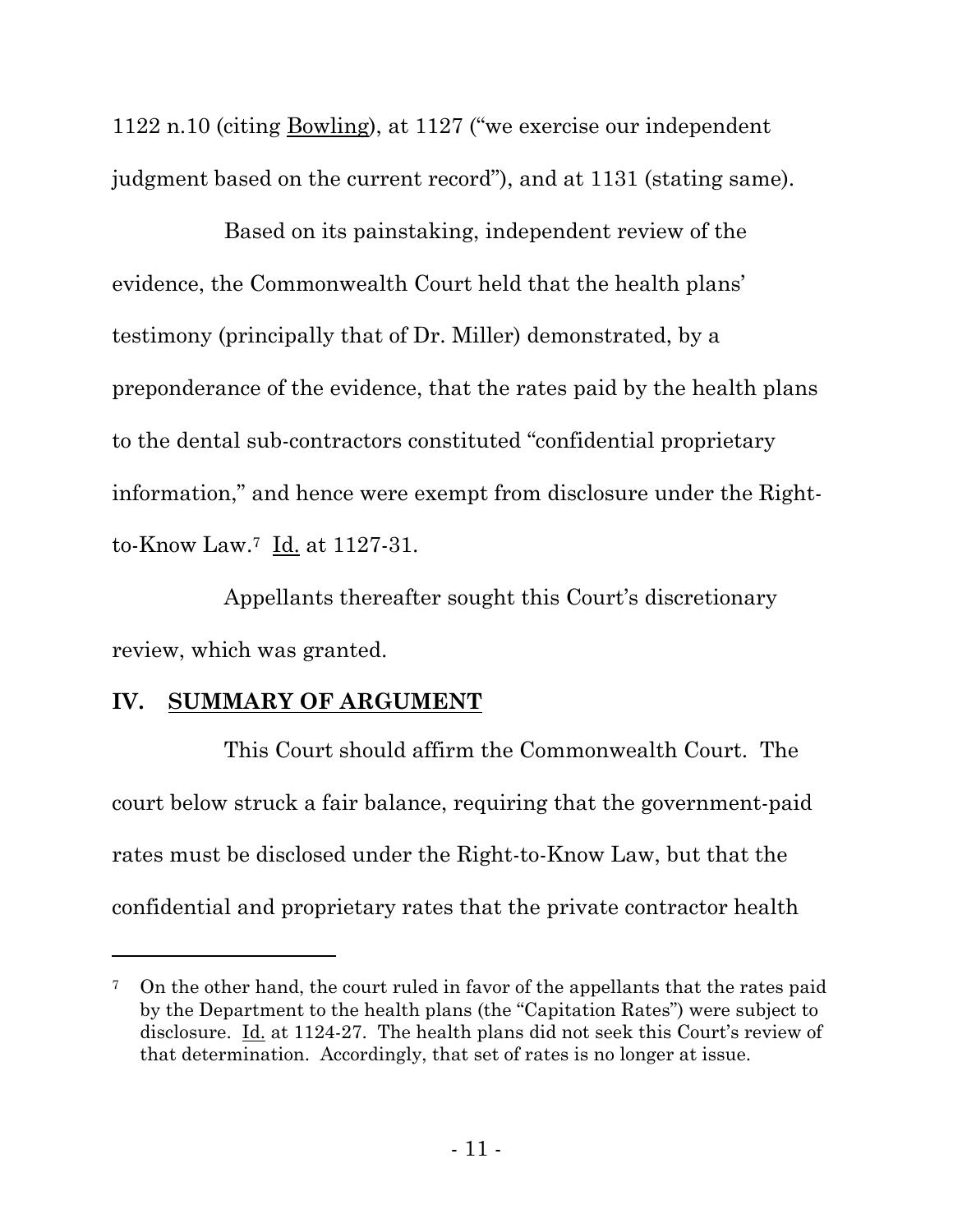plans pay to the dental sub-contractors need not be disclosed. The court below enforced the public's right to know what the government has paid for a program, while simultaneously preserving the health plans' abilities to compete in the marketplace by shielding their confidential competitive information from harmful disclosure. The palpable equity of the Commonwealth Court's decision mirrors the balance among competing interests that is reflected in the Right-to-Know Law itself.

The health plans did not ask this Court to review the Commonwealth Court's determination that the rates paid by the Department to the health plans are subject to disclosure. Those rates are no longer part of this case. In fact, the Department of Public Welfare has handed those rates over to appellants, as they expressly admit. (Appellants' Br. at 6 n.2.) Appellants therefore have fully achieved their objective of determining *exactly* how the Department spends money on HealthChoices.

Appellants nevertheless crave more information – this time not from the government, but from private contractors. But they fail to explain how or why meddling into the affairs of *private contractors* will help promote *government* transparency. Appellants merely espouse

- 12 -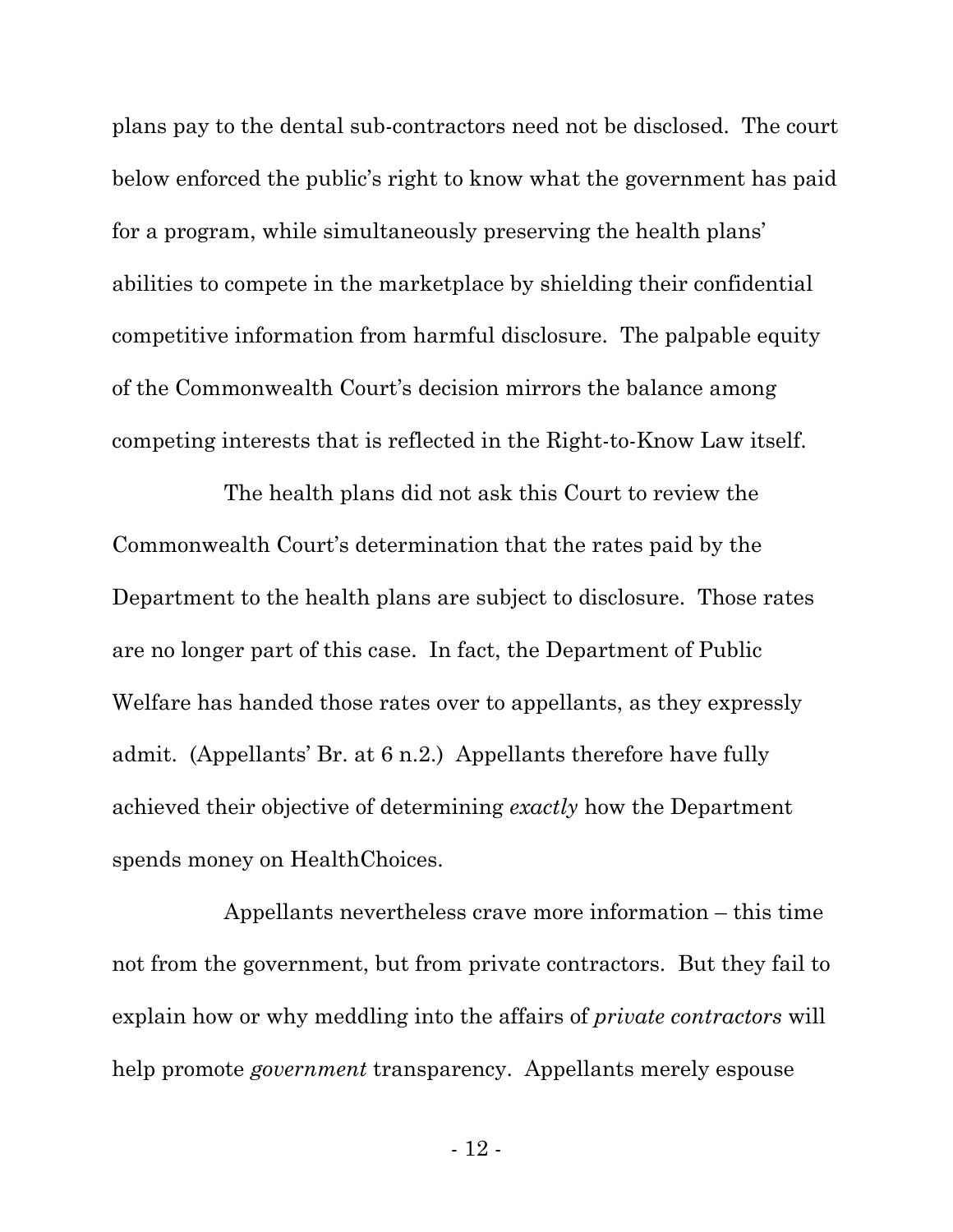platitudes and abstractions about "accountability" and the like, without offering any specifics as to how disclosure of contractor-paid rates will help hold any government actor "accountable." And given the wealth of information on HealthChoices already in the public domain, it appears disclosure of the rates here is totally unnecessary to appellants' unspecified end.<sup>8</sup> This Court has been given no legitimate reason to start down a path of potentially requiring all government contractors of every kind (including those contracting with judicial agencies) to divulge their confidential and proprietary pricing information.

Appellants nevertheless ask this Court to help them pry into the protected files of the health plans, regardless of how they might suffer as a consequence. Appellants seem to be enthusiastic about the possibility that the Court might help them obliterate the right to business confidences enshrined in the Right-to-Know Law by the General Assembly.9 The Court obviously cannot do so, as the Law

l

<sup>8</sup> A list of some examples of the many HealthChoices materials in the public domain is attached as the *Appendix* to this brief.

<sup>9</sup> This is not to mention the potential harm that could be inflicted on the taxpayers, in the form of increased cost of government programs, if rate confidentiality were to be eroded by this Court. (See, e.g., R. 225a-226a.)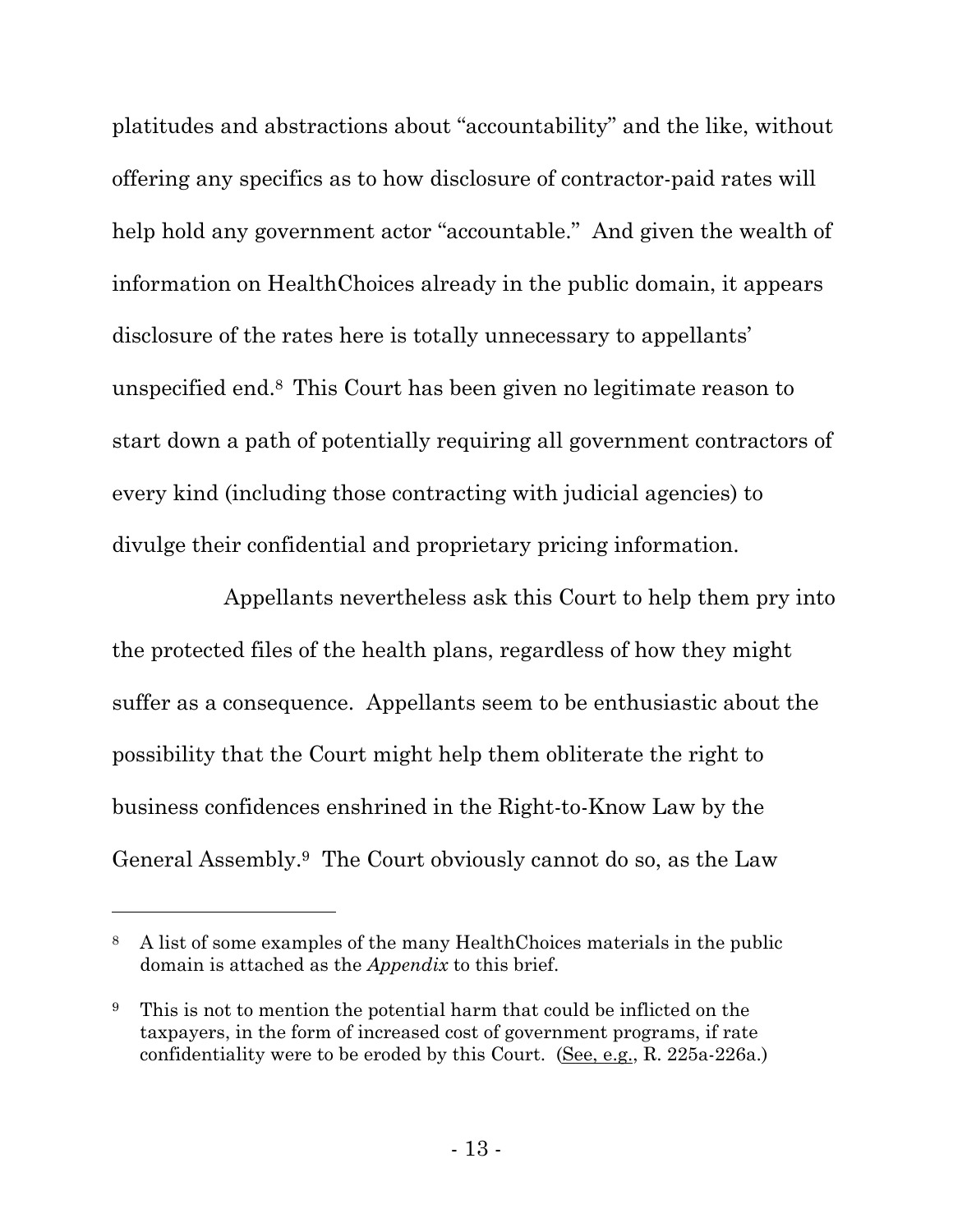specifically provides that private contractors, like the health plans, are entitled to protect their competitive information from damaging disclosure.

That is all the health plans have sought to do here: to protect their confidential pricing information, so they are able to effectively compete against each other in the market. They proved they were entitled to do so, to the satisfaction of the Commonwealth Court. Based on the unrebutted witness testimony – in particular, that of a recognized expert with over 40 years of experience in the field – the court below held the rates exempt. Appellants do not challenge the court's factual findings. Nor could they, as the health plans' testimony was strong and unequivocal, and was not rebutted by appellants with any competing witness testimony. The testimony therefore was properly weighed by the Commonwealth Court, in its appropriate exercise of *de novo* review of the record evidence, under the preponderance of the evidence standard.

Instead of actually addressing the evidence, appellants resort to a number of collateral attacks on the decision below. Not one has any merit. Appellants' arguments rely on a twisted reading of the

- 14 -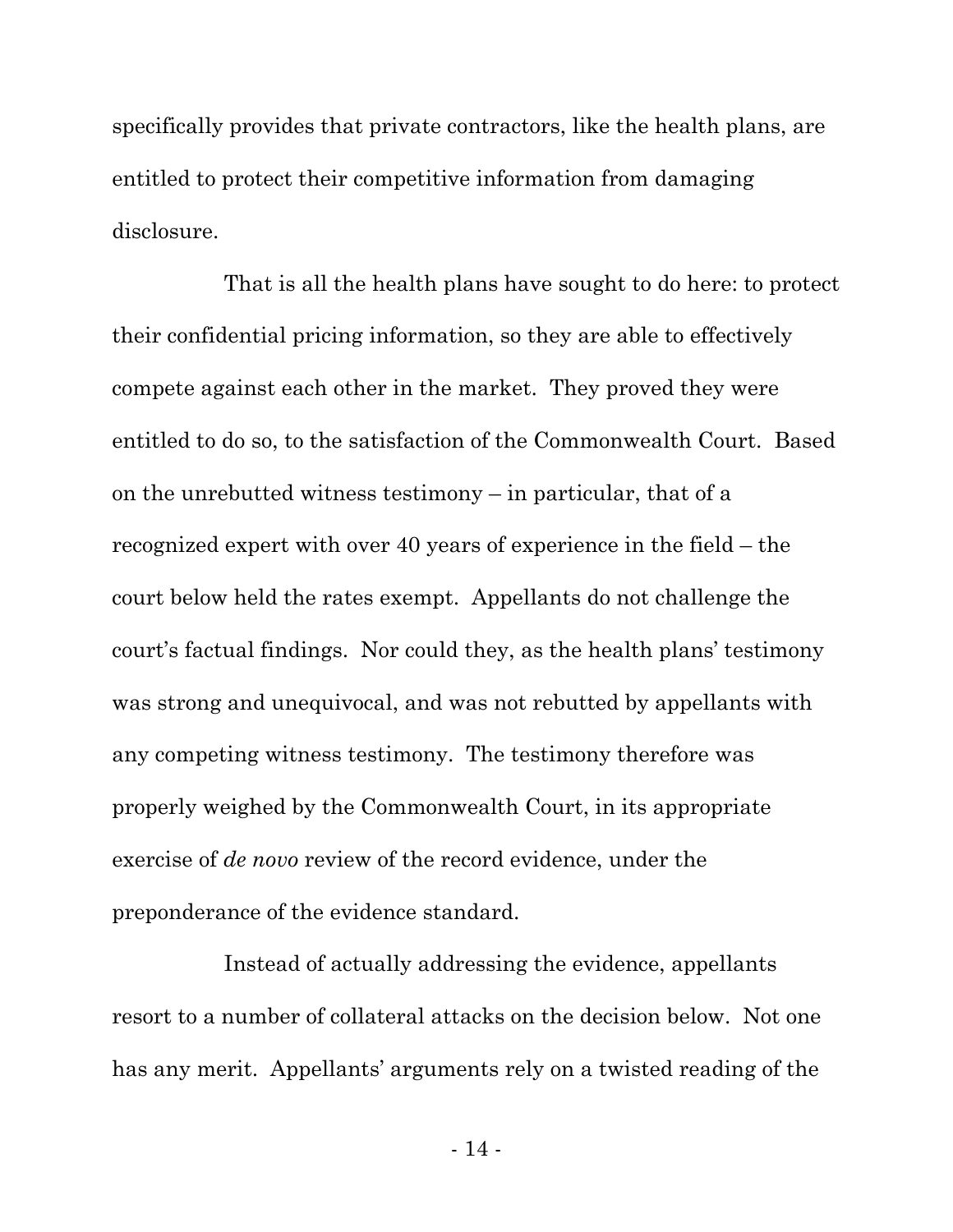language of the Right-to-Know Law. They claim the Law must be read as requiring automatic or reflexive disclosure anytime a document has even the slightest connection to "public funds," even though the Law does not say that. Appellants also rely on a Commonwealth Court panel decision that was overruled by that court, and which was decided under the old version of the Law. These obviously are not good reasons to ignore the evidence presented in this case. Nor do appellants provide any other good reason to inflict competitive harm on the health plans.

For these reasons, as explained in detail below, this Court should affirm the Commonwealth Court.

# **V. ARGUMENT**

# **A. The record supports the Commonwealth Court's finding that the health plans' rates are exempt from disclosure under the Right-to-Know Law.**

This Court should affirm because the record supports the Commonwealth Court's finding below: that the rates paid by the private contractor health plans to the dental sub-contractors constitute "confidential proprietary information" under the Right-to-Know Law.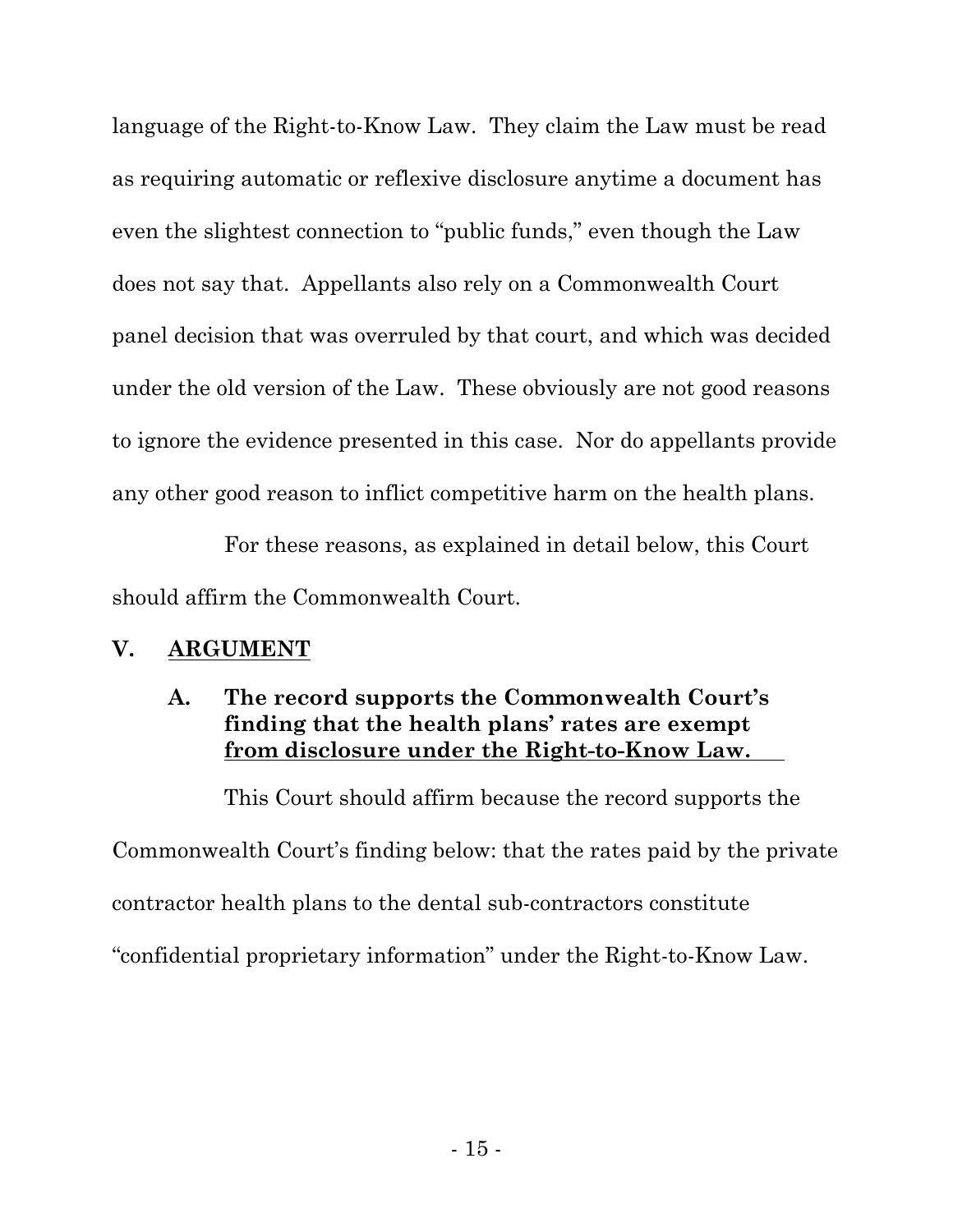# **1. The Law exempts "confidential proprietary information" from disclosure.**

Under the Right-to-Know Law, a record that "constitutes or

reveals" "confidential proprietary information" is exempt from

disclosure. 65 P.S. §67.708(b)(11). "Confidential proprietary

information" is defined by the Law as:

Commercial or financial information received by an agency:

- (1) which is privileged or confidential; and
- (2) the disclosure of which would cause substantial harm to the competitive position of the person that submitted the information.

65 P.S. §67.102.

A document therefore is exempt from disclosure under this provision if it is shown, by a mere preponderance of the evidence, that the two elements of (1) confidentiality and (2) competitive harm are present. See 65 P.S. §67.708(a)(1) (stating "preponderance of the evidence" standard); Dep't of Pub. Welfare v. Eiseman, 85 A.3d 1117, 1130-31 (Pa. Commw. 2014) ("Eiseman I") (noting that the preponderance of the evidence standard "is the lowest evidentiary standard, tantamount to a more likely than not inquiry" (citation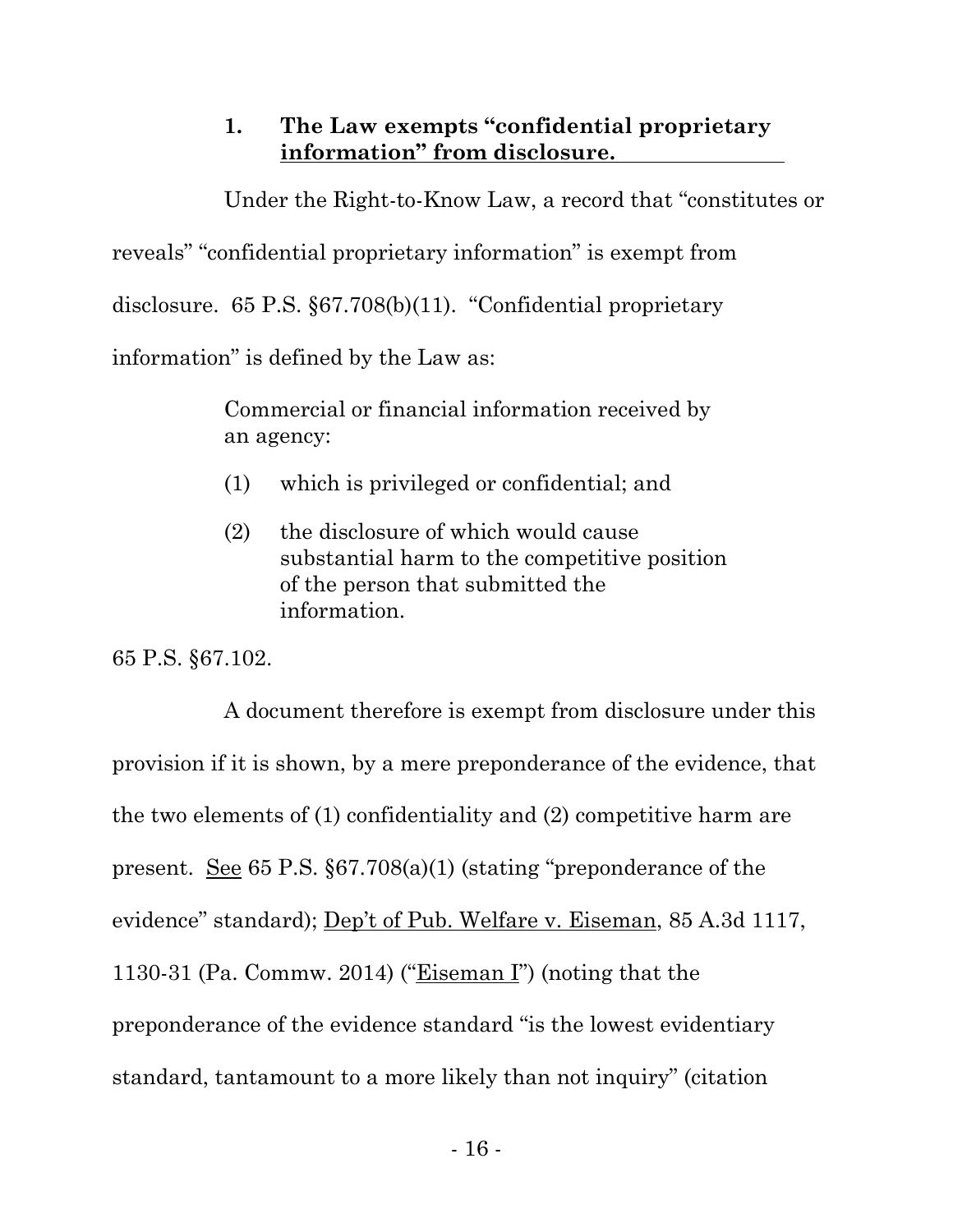omitted)). The health plans submit that the record supports the Commonwealth Court's finding that this two-part test was satisfied as to the rates paid by the health plans to the sub-contractors.

# **a. The record supports the Commonwealth Court's finding that the health plans' rates are confidential.**

As the Commonwealth Court correctly explained, the first part of the "confidential proprietary information" test necessitates an inquiry into the efforts the health plans undertook to keep the rates they paid secret. See Eiseman I, 85 A.3d at 1128. Here, the court found the health plans' evidence satisfied this requirement. Undertaking a careful and thorough review of the evidence, the Commonwealth Court explained that "[t]he individual [health plans] compete with each other for members, and they make efforts to maintain the secrecy" of the rates they pay. Id. In this regard, the Court pointed out that the plans "provide contractual protections with confidentiality provisions in the contracts with their [dental] [s]ubcontractors." Id. The court also pointed out witness testimony that the plans "guard" the contracts containing these rates, noting, for example, that Aetna Better Health keeps contract documents "under lock and key and limits electronic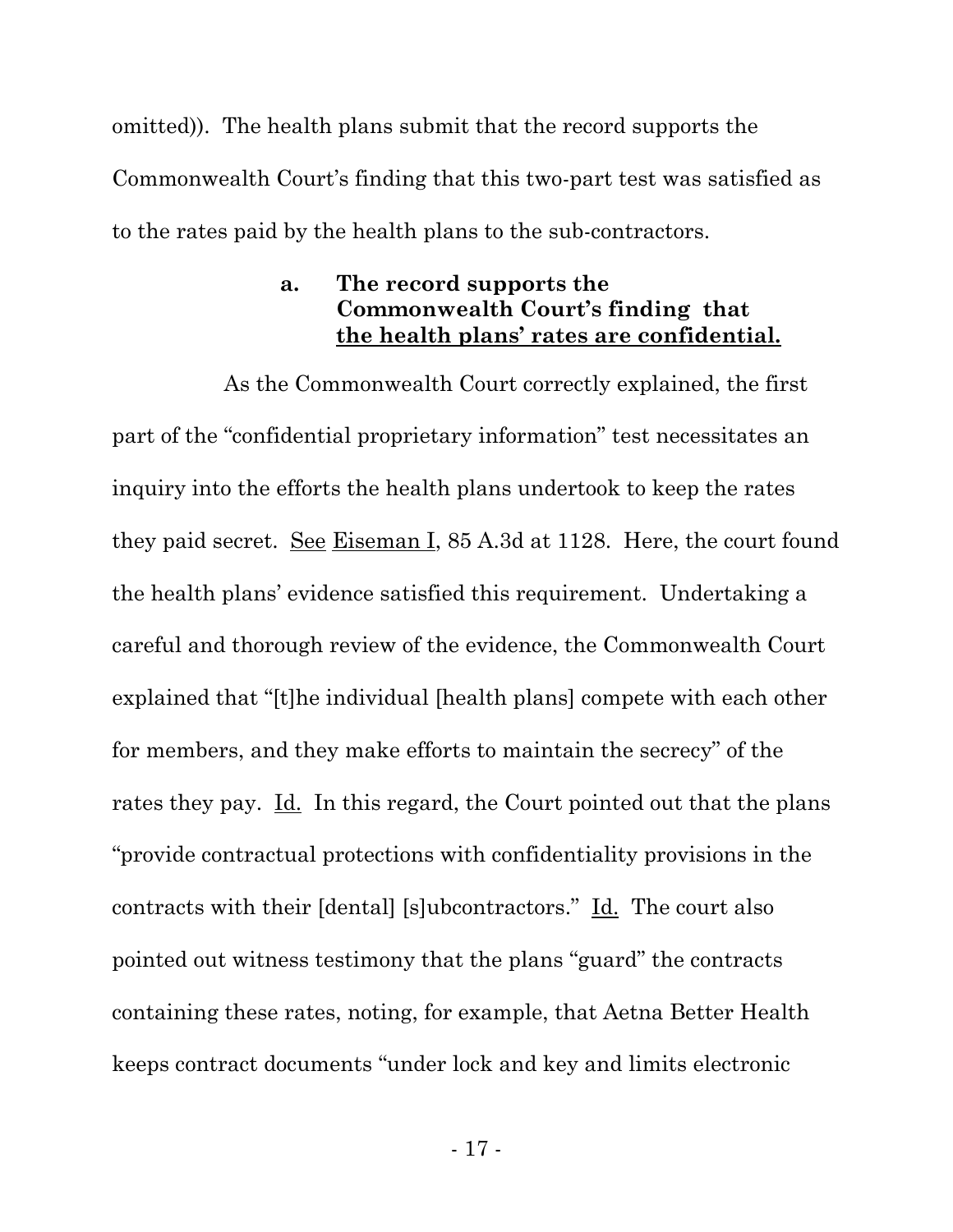copies." Id. The court further noted that the health plans provide confidentiality training to employees to protect these records. Id. Because these facts demonstrated the health plans treat the rates they pay as confidential, the court found the first element of the test satisfied. Id.

The Commonwealth Court's determination is supported by the record – and it is correct. Dr. Henry Miller, an expert in the field of managed care contract negotiations, unequivocally testified that the health plans "absolutely" consider their rate information to be proprietary and confidential. (R. 297a.) He explained that the plans undertake great efforts to maintain the rate information as confidential. (R. 290a.) He noted, for example, that the plans limit the number of individuals within each organization who can access the rates. (R. 291a-292a.) Moreover, he explained, security efforts and controls are put in place to limit the ability of a person to gain access to rate information. (R. 291a.) Dr. Miller expressed that he has never seen an instance where rate information was publicly released by a health plan. (R. 294a.) Indeed, in his experience, it is very difficult for anyone outside the organization to obtain that information. (R. 297a.)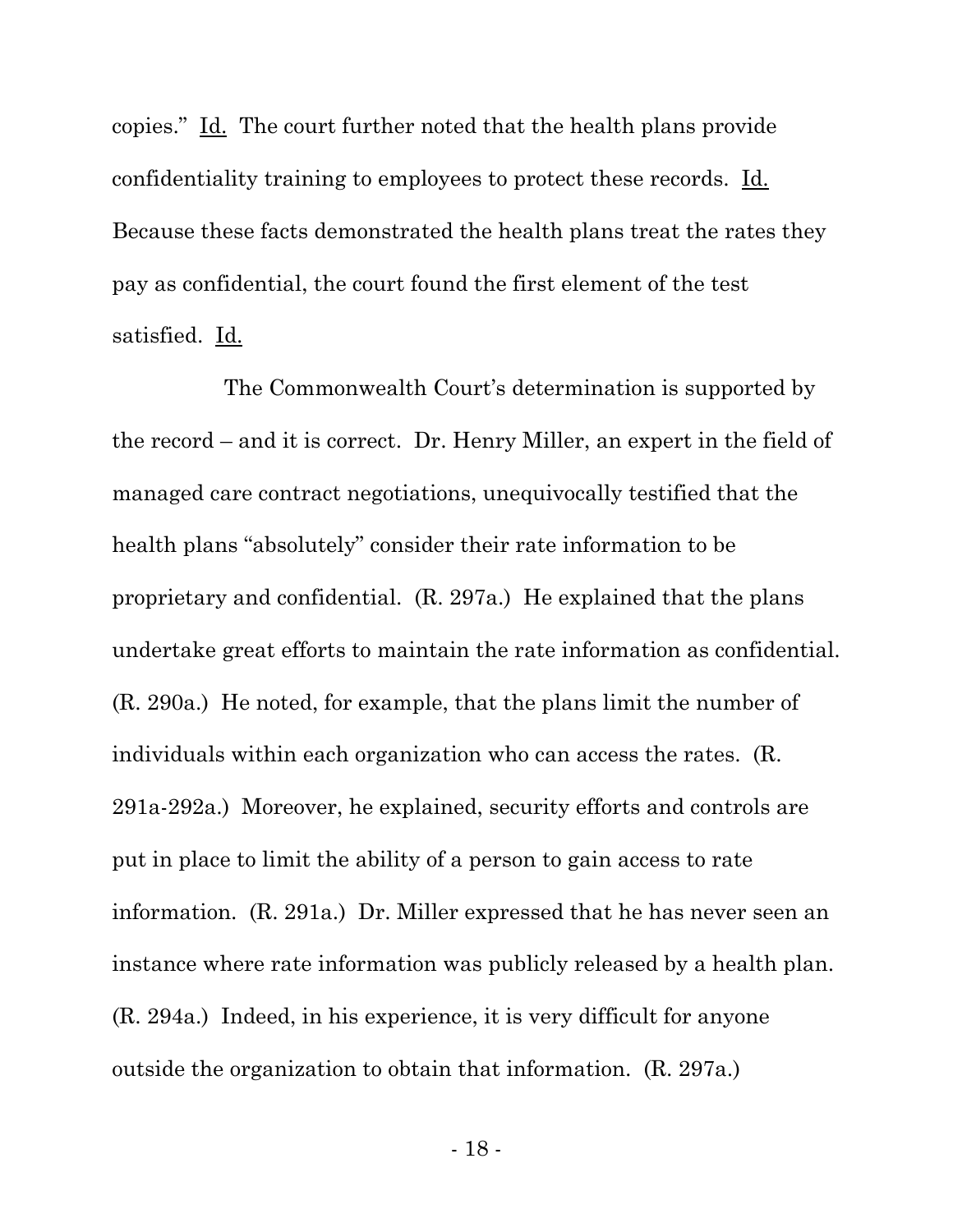For their part, the health plan executives provided extensive testimony respecting the confidential nature and treatment of the rates they pay the sub-contractors, including testimony that: the information is accorded such treatment in the contracts with the plans' subcontractors; access to the rates is limited to a "need to know" basis; security measures are in place to protect the rates; and internal and external disclosure is prevented. (R. 370a-371a, 378a, 489a-490a, 843a-844a, 375a, 493a, 378a-379a, 380a-381a, 433a-436a, 494a-495a.)

Appellants, in their brief, do not challenge this aspect of the Commonwealth Court's decision. Nor could they, as appellants did not put on any testimony to rebut the testimony of the health plans' witnesses that the rates the plans pay are kept confidential. Accordingly, appellants have not given this Court any reason to reverse on this issue.

### **b. The record supports the Commonwealth Court's finding that disclosure of the health plans' rates would cause them competitive harm.**

As the Commonwealth Court correctly described, the second part of the "confidential proprietary information" test required consideration of whether the health plans would suffer actual – or even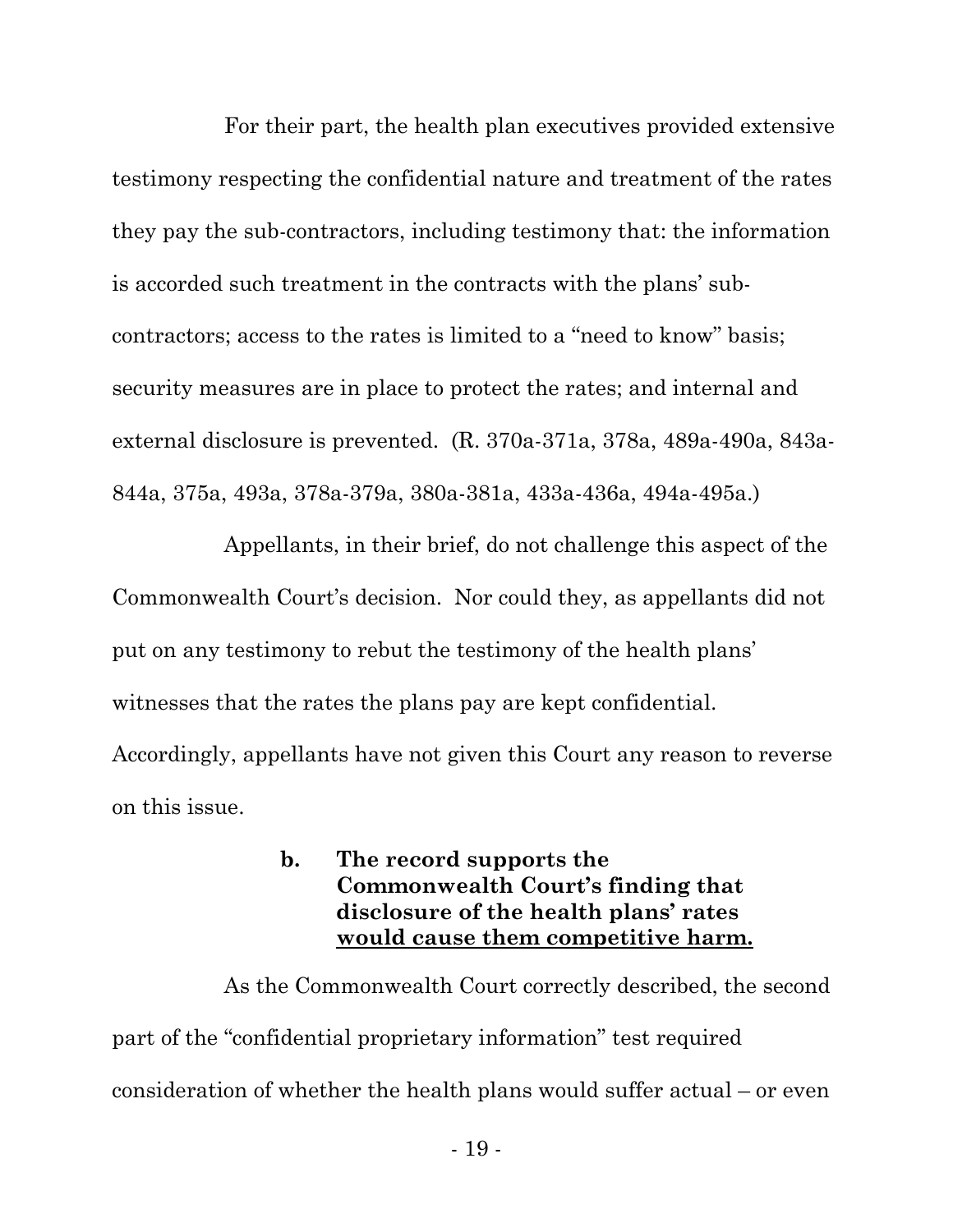just "potential" – competitive harm from disclosure of the rates they pay the sub-contractors. See Eiseman I, 85 A.3d at 1128.

Here, once again, the court below found the health plans' evidence satisfied this requirement – in particular, the testimony of the health plans' expert, Dr. Henry Miller. As the court explained, Dr. Miller is a health care expert with 40 years of experience in the field. Id. at 1130. The court noted that Dr. Miller testified that the rates paid by the health plans "are valuable in the industry because of the investment required to maintain a competitive edge in gaining enrollees." Id. Further, according to Dr. Miller, "[t]he rates represent significant investments by each [plan]." Id. The court found Dr. Miller's testimony "persuasive," noting that "[h]e explained the highly competitive [health plan] [r]ates reflect pricing methodologies that are an essential part of the [health plans'] business models." Id.

The Commonwealth Court's assessment of Dr. Miller's testimony is supported by the record. Dr. Miller did, in fact, expressly testify that a breach of confidentiality would lead to competitive harm to the health plans. (R. 294a-295a.) And he testified that, in his experience, the health plans "absolutely" maintain they will sustain

- 20 -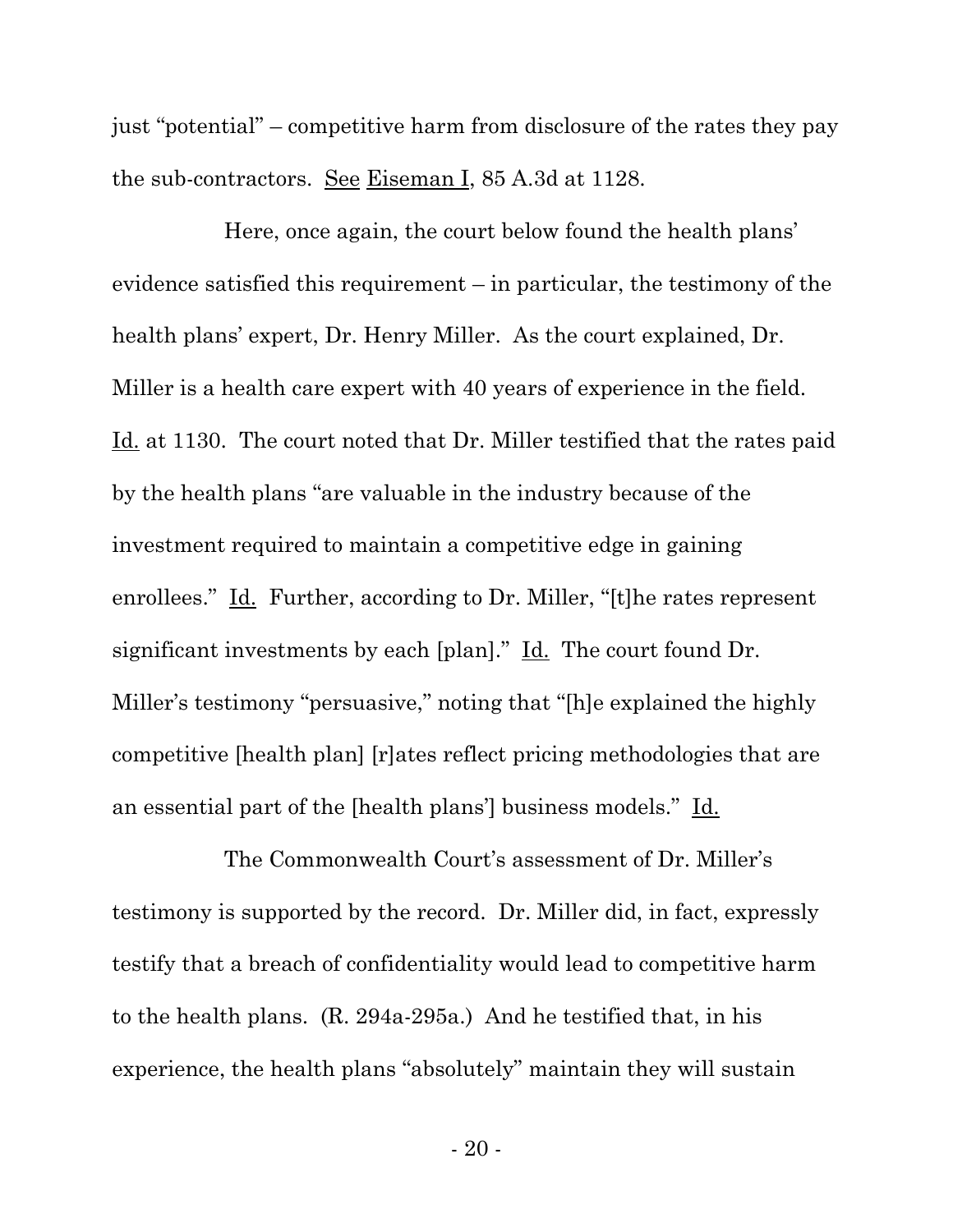harm to their competitive positions if their rate information were to be disclosed. (R. 297a.) That testimony is supported by the executives of the health plans, each of whom testified to the substantial competitive harm the plans would sustain if the rates were disclosed.<sup>10</sup> (R. 381a, 496a, 382a-383a, 294a-295a, 297a.)

Appellants, once again, do not take issue with the

Commonwealth Court's finding that the second element of the

 $\overline{a}$ 

"confidential proprietary information" exemption was satisfied here.

This, again, is for good reason, as appellants did not offer any testimony

to rebut this evidence.11 Accordingly, there is no basis here for reversal.

<sup>11</sup> In an apparent effort to remedy their failure to call any witnesses at the hearing, appellants have secured an *amicus curiae* brief from Dr. Daniel Polsky. Polsky posits merely that rate disclosure in the Medicaid arena is "needed." "Need," of course, is not a basis to override an exemption to disclosure under the Right-to-Know Law. Even if it was, Polsky does not reference any of the wealth of publicly-available materials available on HealthChoices (some of which are

(footnote continued on next page)

<sup>10</sup> The Commonwealth Court decided the executives' testimony in this respect should not be given significant weight. The plans disagree with this assessment, as the executives' testimony was unequivocal. But even if viewed to the contrary, it should be noted that even "potential" harm is sufficient to meet the second element of the test. See Eiseman I, 85 A.3d at 1128. Certainly the executives' testimony supports the "potential" for harm to the plans. The Commonwealth Court, in fact, conceded that the executives' testimony provided "some support" here.  $\underline{Id}$  at 1130. In any event, the health plans agree with the court below that the testimony of Dr. Miller is sufficient to satisfy the second element of the test, and therefore the plans' disagreement with the court's assessment of the executives' testimony ultimately is of no moment.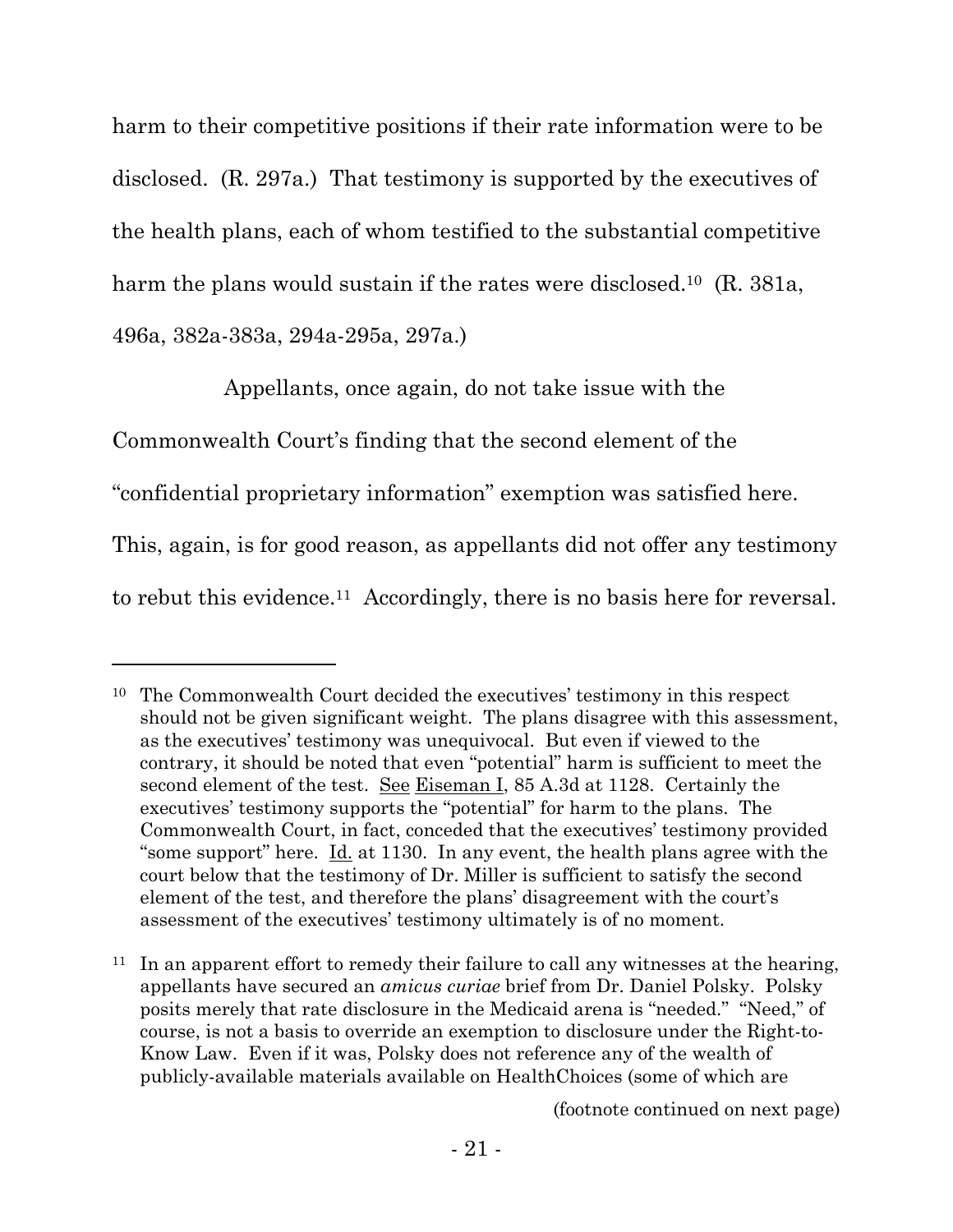\* \* \* \* \*

Based on its assessment of the evidence in this "factintensive" case, the Commonwealth Court found that the health plans had demonstrated, by a preponderance of the evidence (which the court below correctly described is "the lowest evidentiary standard"), that the "confidential proprietary information" exemption applies. See Eiseman I, 85 A.3d at 1120, 1130-31. The court concluded that "[t]he importance of the [health plan-paid rates] to each [plan's] business model, and continued financial vitality in the industry, weighs in favor of holding the information constitutes confidential proprietary information." Id. at

1131.

 $\overline{a}$ 

(footnote continued from previous page)

listed in the *Appendix* to this brief), let alone explain why the available materials are inadequate to assess the program. In fact, Polsky's submission is not even specific to Pennsylvania; it mostly speaks to nationwide rate disclosure. And on the sole occasion when Polsky *does* reference something Pennsylvaniaspecific (Polsky Br. at 5 & n.6), the document he cites (which appellants, not coincidentally, also cite in their Eiseman II brief, which was filed the very same day) expressly contradicts his claim that rate disclosure is needed because of some deficiency in the HealthChoices program. See *Healthy Pennsylvania 1115 Application* (Feb. 19, 2014) (available at http://www.dpw.state.pa.us/cs/groups/ webcontent/documents/document/c  $071204.pdf$ , at 11 (stating, right after the sentence quoted by Polsky: "Through the use of private market health insurers, this [proposal] will seek to increase provider access."), and at 168 ("The Department believes that utilizing private market plans will leverage networks and pricing strategies broadly available in the commercial marketplace, thus increasing access for Healthy Pennsylvania participants.").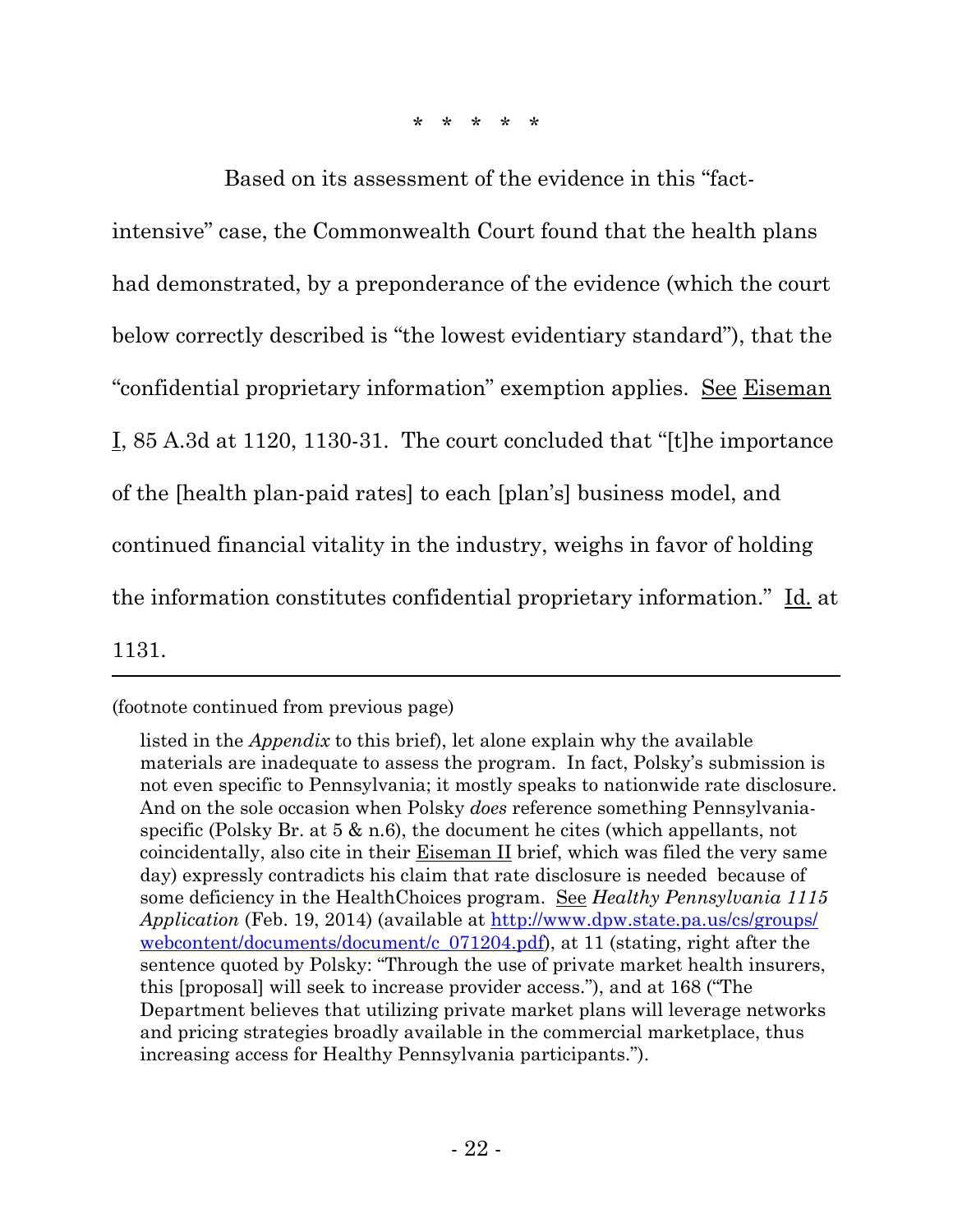It is no wonder that the Commonwealth Court, presented only with one-sided testimony, found that the health plans had cleared the low bar set by the relevant evidentiary standard. It bears repeating: appellants *did not call a single witness in this case*. Appellants therefore offered nothing in response to the uniform witness testimony that the rates paid by the health plans are confidential and proprietary.

Because the record supports the factual findings of the Commonwealth Court, which exercised *de novo* review of the record under this Court's Bowling decision, this Court should find the Commonwealth Court's decision is entitled to deference and therefore should affirm. See Gentex Corp. v. WCAB (Morack), 23 A.3d 528, 534 n.10 (Pa. 2011) ("[t]he more fact intensive the inquiry, the more deference a reviewing court should give to the findings below").

#### **B. Appellants' collateral arguments lack any merit.**

Appellants do not – and cannot – mount any direct challenge to the factual findings made by the Commonwealth Court below. Instead of addressing the actual testimony and evidence in this case,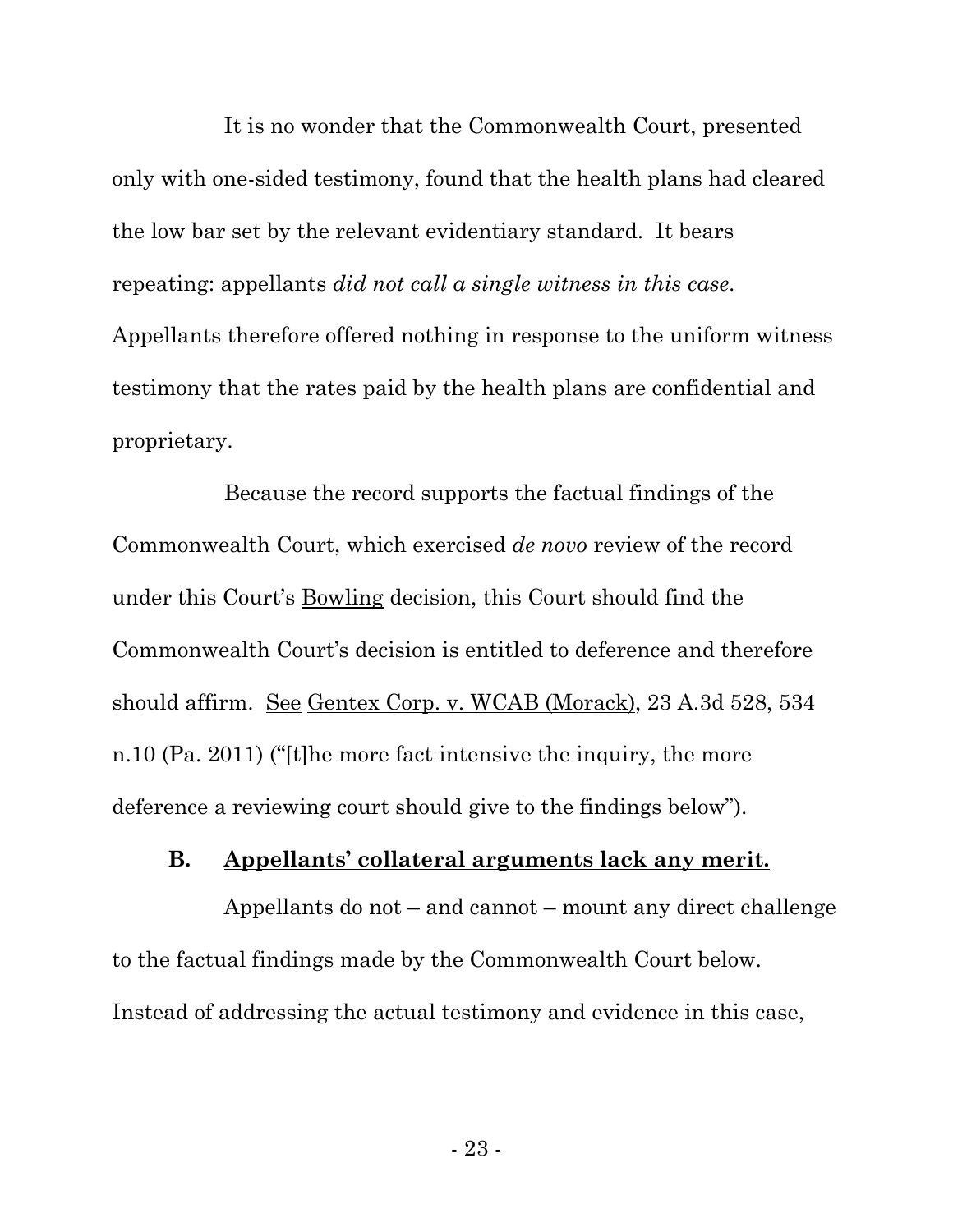appellants resort to a series of technical attacks that are separate from the merits. These arguments are meritless.

## **1. The health plans' rates are not found in the Department's "financial records."**

Appellants' principal point of collateral attack is claiming that the "confidential proprietary information" exemption does not apply because it is inapplicable to an agency's "financial records." (Appellants' Br. at 17-18); 65 P.S. §67.708(c).

It is worth noting, at the outset, that the agency "financial records" provision in section 708(c) previously was at issue principally with respect to the rates paid by the Department to the health plans – the "Capitation Rates." Indeed, the Commonwealth Court found those rates were found in the Department's "financial records," and thus were not subject to exemption. <u>See Eiseman I,</u> 85 A.3d at 1124. As previously noted, the health plans did not seek this Court's review as to the Department-paid rates. Those rates therefore are no longer at issue in this litigation, as appellants admit. (Appellants' Br. at 5.)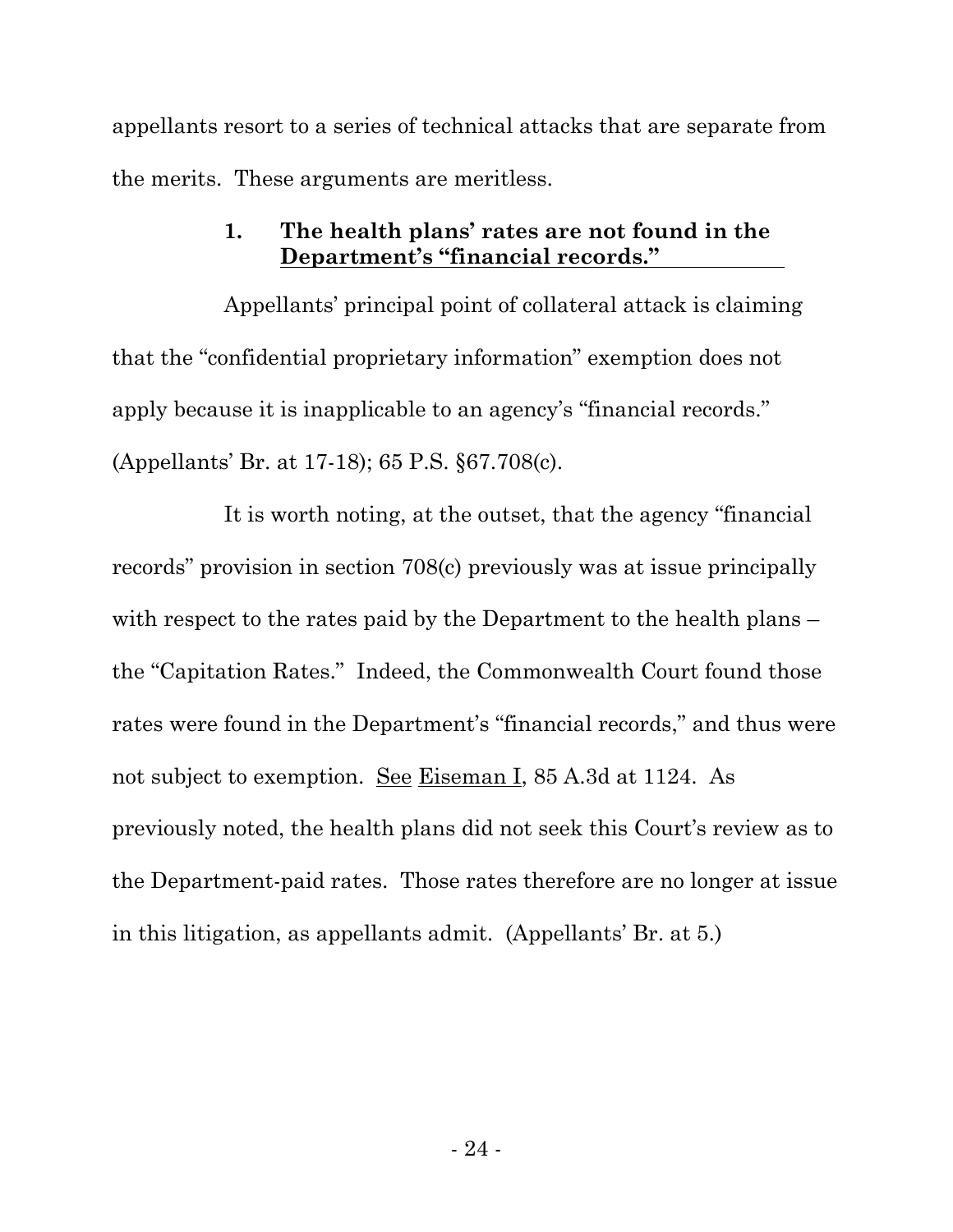### **a. Appellants misread the "financial records" statutory language.**

But appellants nevertheless try to extend the *agency* "financial records" provision to rates found in the *health plans'* records. This argument (echoed in Judge McCullough's lone dissent below) profoundly misapplies the statute's plain language. The Law expressly defines an agency's "financial records" solely as contracts dealing with disbursements "*by* an agency" or an "*agency's* acquisition, use or disposal of services." 65 P.S. §67.102 (emphasis added). There is nothing ambiguous about this language. The statutory definition does *not* say it covers disbursements "by an agency *or its contractors*." Nor does it say an "agency's *or contractor's* acquisition, use or disposal of services." Nor does it expressly include any disbursements that originated with an agency. The General Assembly could have written the statute using one of these alternative formulations (or some other formulation) if it had wanted the "financial records" language to reach the records appellants wish that definition to cover. But the Legislature did not do so. It instead defined an agency's "financial records" as only those showing the agency's *own* disbursements. It plainly does not cover disbursements by *others* – such as contractors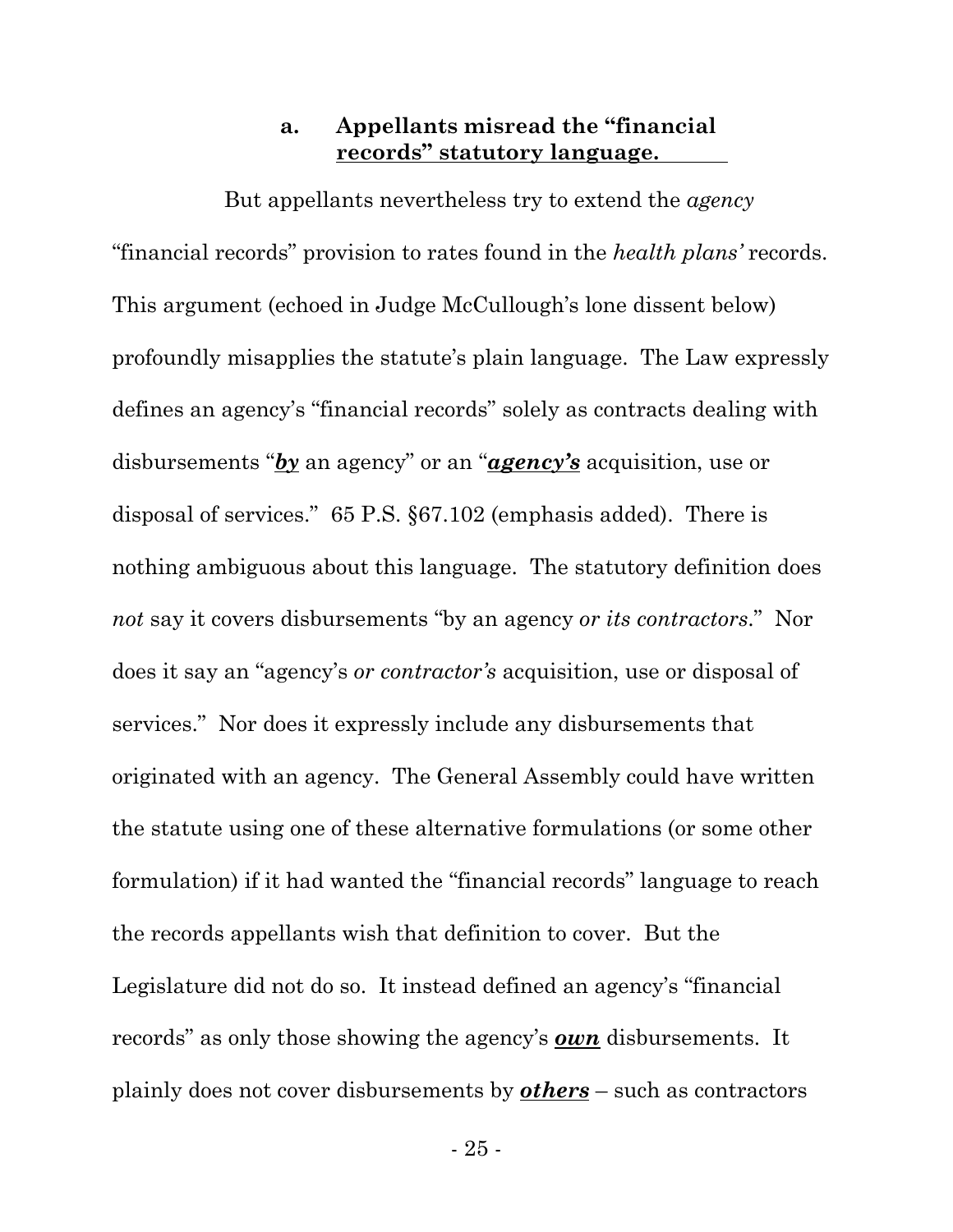(like the health plans). Appellants are, in effect, asking for language to be grafted onto the statute. The Commonwealth Court properly refused to do so, instead applying its plain language. See Eiseman I, 85 A.3d at 1127.

# **b. Appellants' "flow" of "public money" argument results in an absurd reading of the "financial records" provision.**

As the above discussion demonstrates, the General Assembly elected, through the agency "financial records" provision, to draw a line between an agency's "financial records," on the one hand, and records belonging to private parties, on the other hand. This delineation makes sense, as there are good reasons to deprive government agencies from asserting certain exceptions to disclosure, while preserving those exemptions for private parties.

Appellants nevertheless try to use an overbroad reading of the agency "financial records" language as a wedge to force open the records of private contractors, claiming that any private contractor document that could relate to the nebulous "flow" of "public funds" automatically is a "financial record" that must be disclosed. But appellants' reading of the statute, if endorsed by this Court, would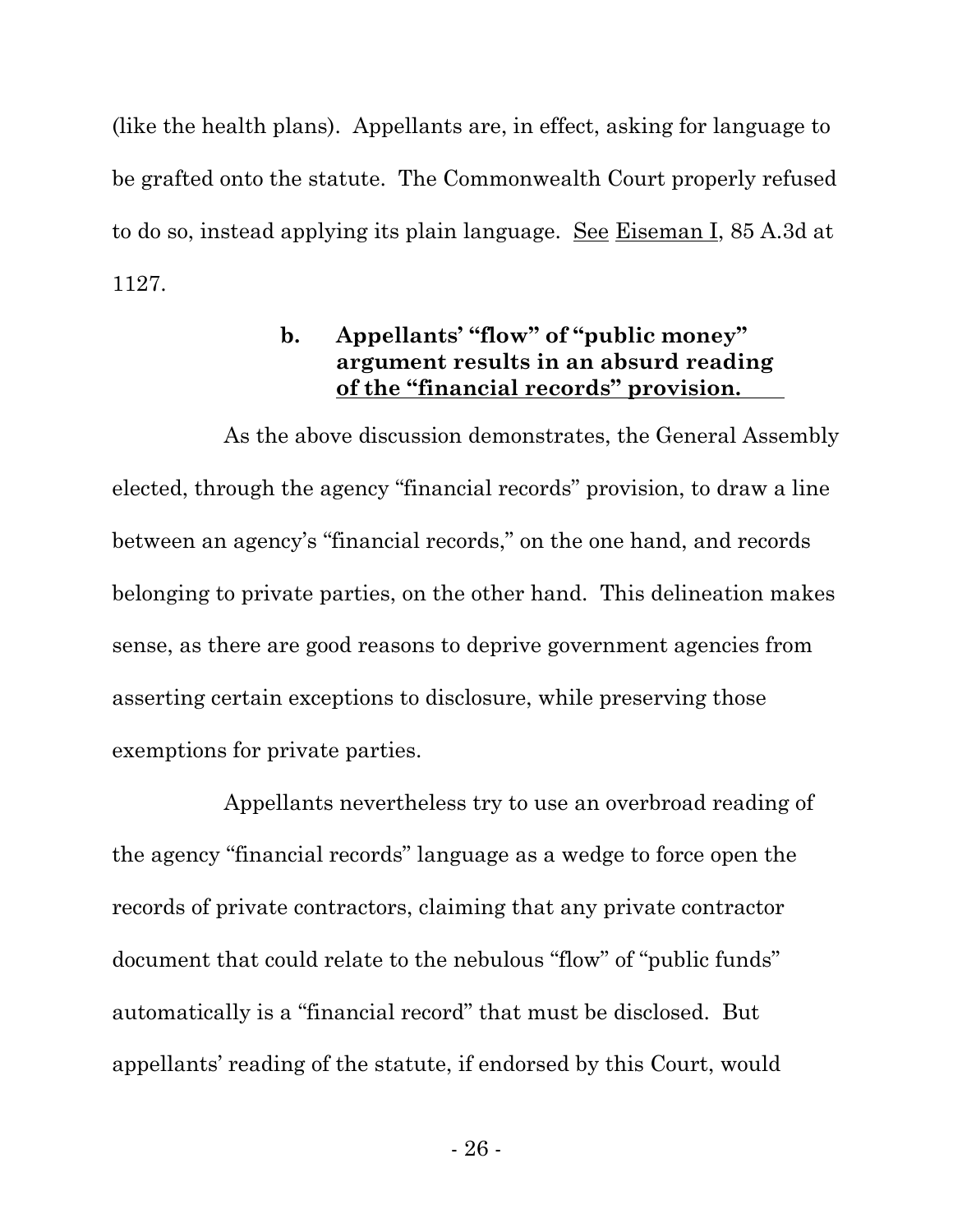entirely eviscerate the eight exemptions included in the "financial records" provision found in section 708(c). Indeed, under appellants' reading of the statute, all a requestor would need to do to defeat any of these eight separate exemptions would be to establish some connection, however remote, to "public funds."

Clearly recognizing this internal flaw in their own argument, appellants contend that this Court should draw an arbitrary line terminating the reach of the "financial records" provision in this scenario at the point when the dentists spend the money. (Appellants' Br. at 25.) But why stop there? If, in appellants' view, the funds remain "public" even after they are spent by the Department, received by the health plans, paid by the health plans, received by the subcontractors, paid by the sub-contractors, and received by the dentists, then why would those funds suddenly become "private" when paid out by the dentists? Indeed, if a dentist uses "public money" to pay for dental supplies that he or she has used to treat a HealthChoices enrollee, then under appellants' analysis, that, too, would involve "public money." Any number of patent absurdities result from appellants' reading of the statute and their arbitrary line-drawing.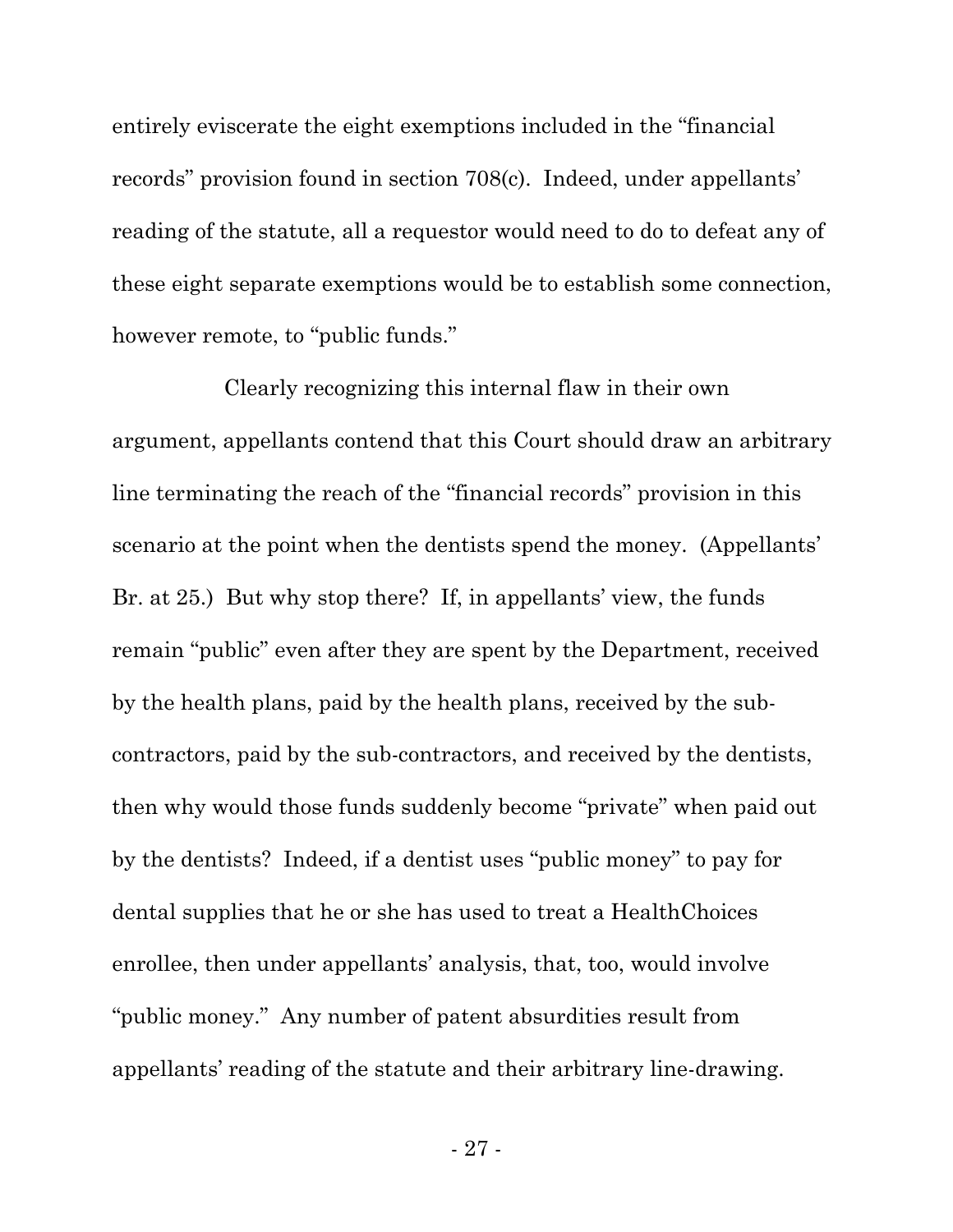There is no logical termination point to appellants' "public money" argument. By their logic, the funds should be "public" in perpetuity, regardless of where they go. Appellants have given this Court no good reason to draw the agency "financial records" line at the point when the dentists spend the money. They just arbitrarily chose that point, which conveniently suits their ends.

In any event, appellants' "financial records" argument is inconsistent with the statutory language. The language of section 708(c) mandates that funds lose their public character when they are paid by the government and enter the private sector. The Commonwealth Court correctly held accordingly.

# **c. Responsible sub-contractor language in the standard contract does not mean the health plans pay "public money.**

Appellants also try to support their unsupportable reading of the "financial records" provision by claiming the standard HealthChoices contract shows the funds remain "public" in nature until they are spent by the dentists. (Appellants' Br. at 26-27.) But those provisions merely demonstrate that the Department sought to ensure that the health plans engaged responsible sub-contractors who would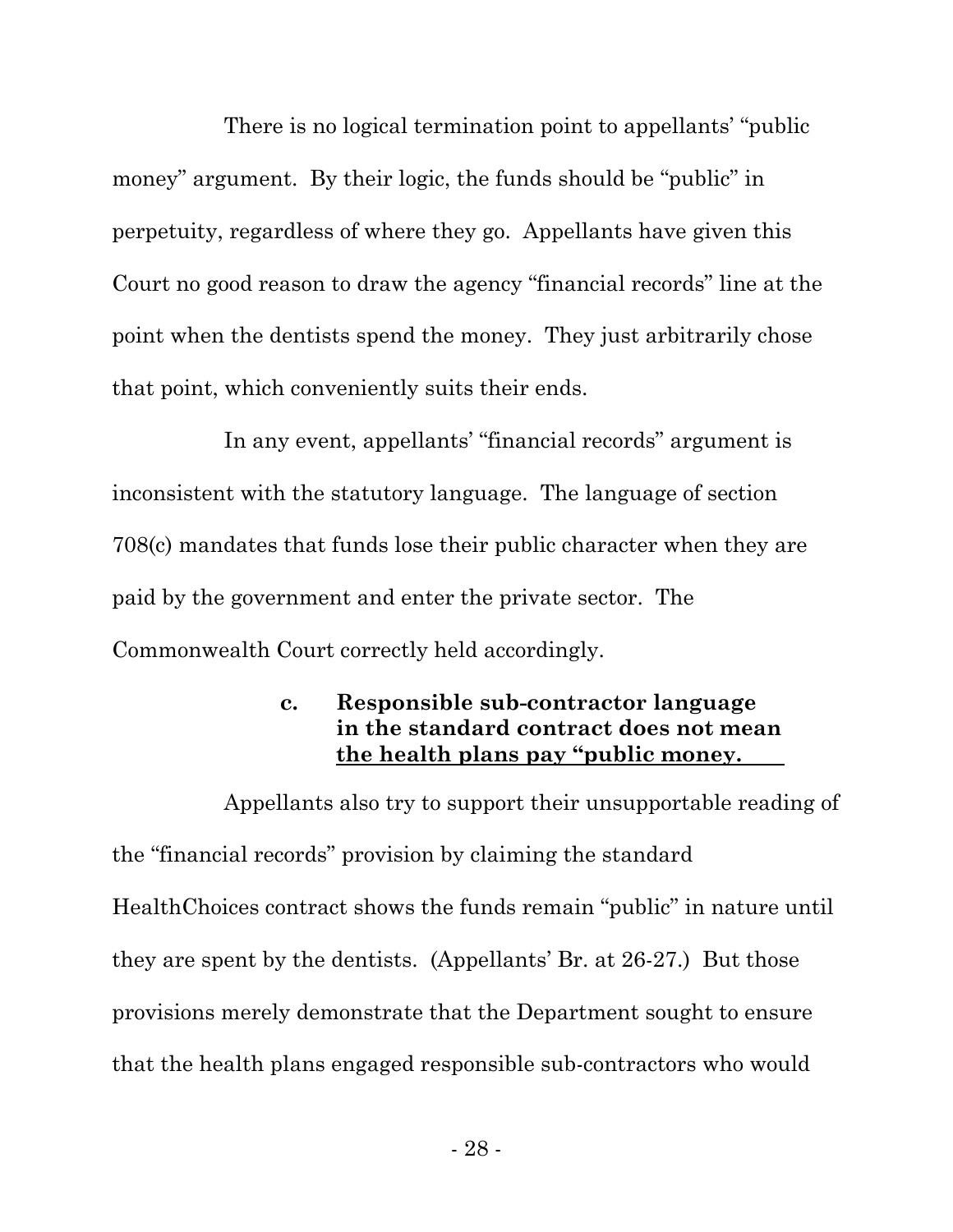appropriately provide for care. Those provisions do not somehow give the funds paid out by the Department some kind of public "aura" that is carried all the way to the dentists. That the Department took care to make sure that the HealthChoices program was executed properly simply does not change the character of the money it pays for the program.

### **d. The** *Lukes* **decision is bad law that can be safely ignored.**

In an attempt to support its flawed "financial records" arguments, appellants point to the prior Commonwealth Court decision in Lukes v. Department Public Welfare, 976 A.2d 609 (Pa. Commw. 2009). (Appellants' Br. at 18-21.) But that decision makes for an exceptionally weak reed on which to rely, as that lower court decision applied the former version of the Right-to-Know Law, and it has been distinguished and overruled by the very court that decided it. And, in any case, the Lukes court's rationale is inapplicable under the new Law. Lukes should be summarily ignored by this Court.

First and foremost, this Court – the highest court in the Commonwealth of Pennsylvania – is under no obligation to follow a lower court decision, and therefore need not pay any attention to Lukes.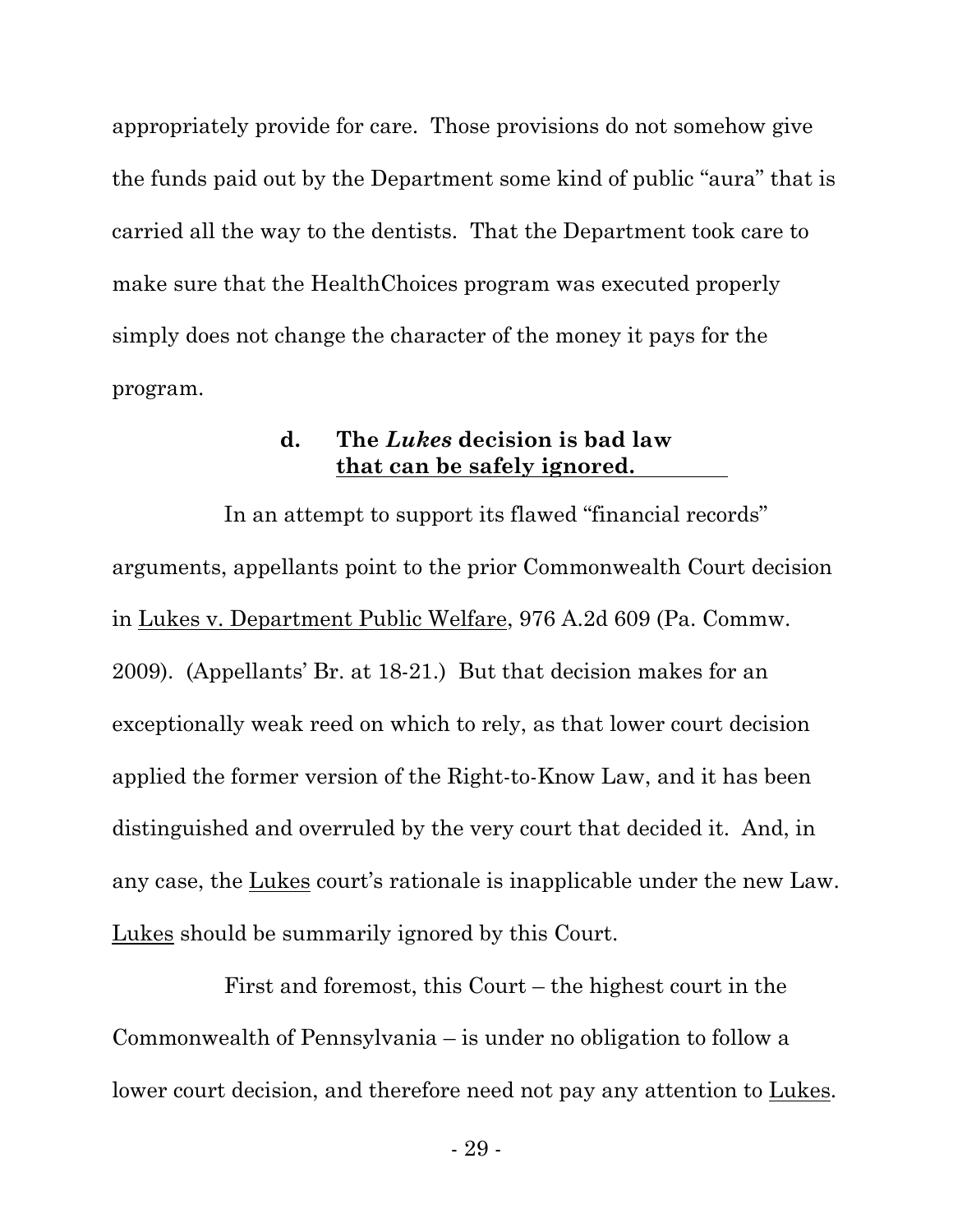While appellants try to buttress Lukes by claiming this Court lent "ongoing vitality" to it in SWB Yankees LLC v. Wintermantel, 45 A.3d 1029 (Pa. 2012), that simply is not the case. The issue in Yankees was whether the state agency possessed the requested records under the new Right-to-Know Law. In reference to Lukes, this Court simply said, in a single footnote, that its interpretation of the term "records" under the new Law was consistent with the prior Law. Id. at 1044 n.19. There is no "records" issue (or even an agency possession issue) in this Eiseman I case. The Yankees decision therefore does not lend any support for appellants' attempt to rehabilitate Lukes here.

Second, the Commonwealth Court previously held on more than one occasion that its Lukes decision is irrelevant to cases under the new Right-to-Know Law.12 See In re: Silberstein, 11 A.3d 629, 632 n.8 (Pa. Commw. 2011); Office of the Budget v. OOR, 11 A.3d 618, 622- 23 (Pa. Commw. 2011). Even the Lukes opinion *itself* disclaims any precedential value under the new Right-to-Know Law. Lukes, 976 A.2d

 $\overline{a}$ 

<sup>12</sup> In a footnote, appellants try to avoid the Silberstein and Office of the Budget decisions by claiming they dealt only with agency possession. (Appellants' Br. at 19 n.7.) But the same is true of the Yankees decision. Appellants are trying to have it both ways.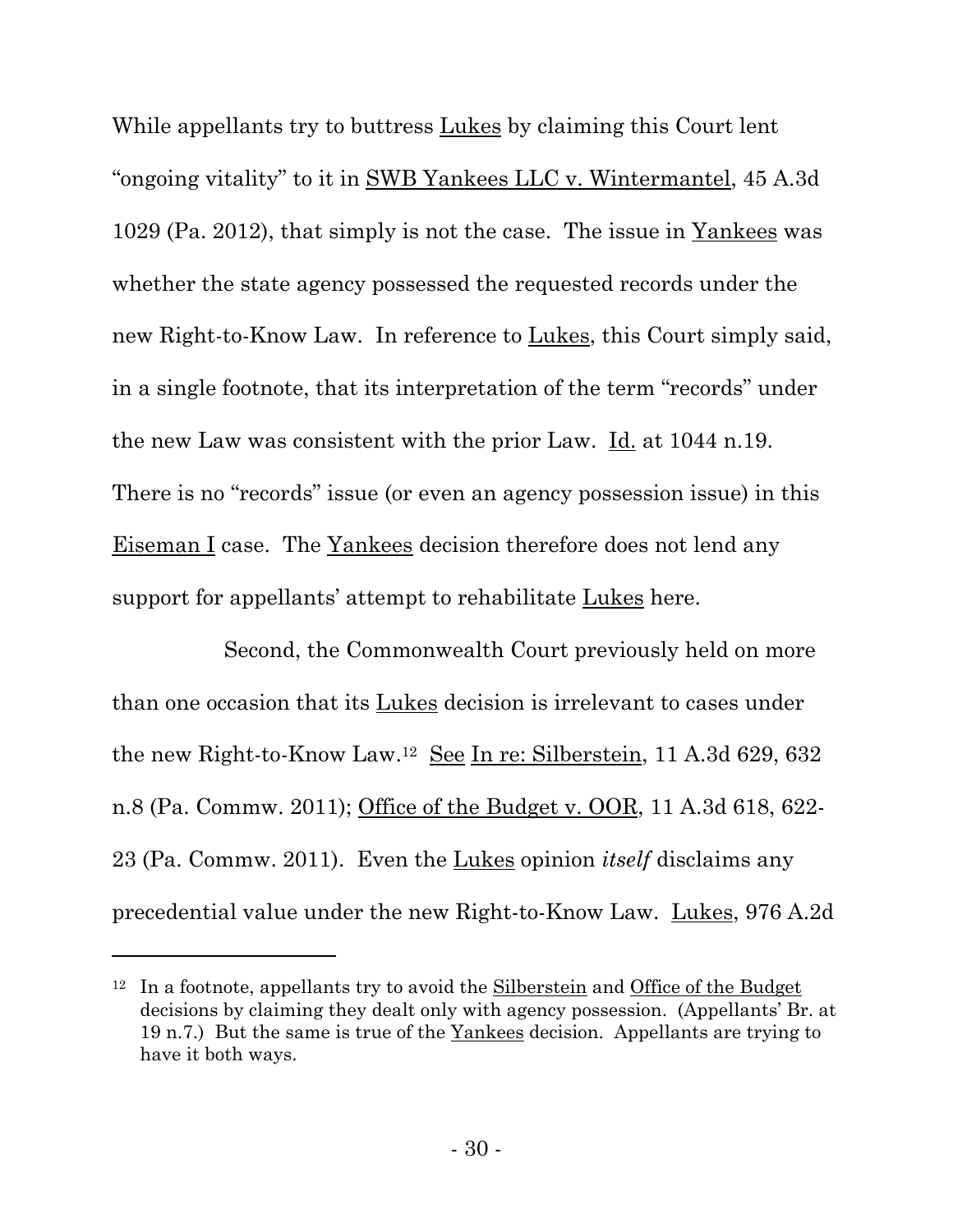at 612 n.1 (noting that the prior law's provisions "have since been repealed and replaced by" the new Law, and stating that "[t]he sections of the Law referenced in this Opinion reflect the text of the repealed law"). And, of course, in this case, the Commonwealth Court expressly rejected Lukes' application here, and even went so far as to expressly overrule it, holding it "is no longer valid in cases under the current RTKL." Eiseman I, 85 A.3d at 1127.

Third, Lukes does not, and cannot, speak to the "confidential proprietary information" exemption of the new Right-to-Know Law, as that exemption did not exist under the prior version of the Law. As explained above, the "confidential proprietary information" exemption was the crux of the Commonwealth Court's decision in this case. Thus, Lukes simply does not offer any insight on the very exemption that was the focus of the decision below.

Fourth and finally, and most importantly, this Court should not apply <u>Lukes</u> because its rationale cannot be squared with the new Law. The court in Lukes refused to hold the requested records exempt on trade secrecy grounds for two reasons: (1) because a party that participates in a "public program" "has no legitimate basis to assert

- 31 -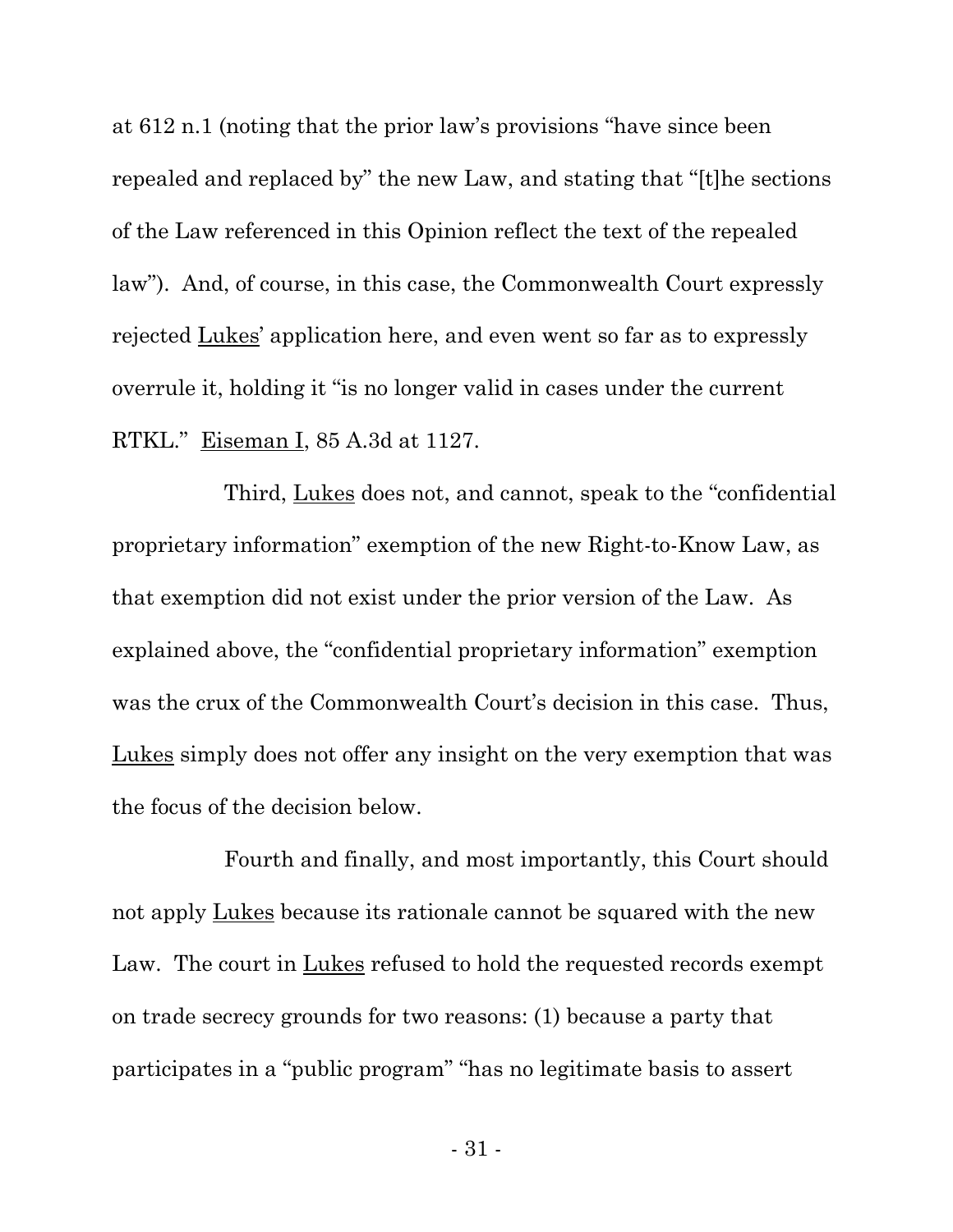that these activities are private"; and (2) because "[t]he threat of competition … is insufficient to invoke an exemption under the Law from disclosure." See Lukes, 976 A.2d at 626-27. Those assertions, which were not supported with citations to any authority, have no basis in the new Law. There is no automatic disclosure requirement contained in the new Right-to-Know Law anytime "public funds" are involved. Further, if it were true that the threat of competition never can justify exempting records from disclosure, then the "trade secret" and "confidential proprietary information" exemptions would be doomed, as the threat of unfair competition is *precisely* what those exemptions are designed to protect against. Thus, whatever the merits of the Lukes decision under the old Law and the associated older decisions referenced by appellants (Appellants' Br. at 21-24), it certainly cannot be justified under the new version of the Right-to-Know Law.<sup>13</sup> This Court can, and should, ignore that decision completely.

l

<sup>13</sup> Appellants relatedly complain that the decision below holds exempt records that would not have been exempt under the old Law. (Appellants' Br. at 21.) That claim is predicated on the erroneous Lukes decision. In any event, there is no support for the notion that the old Law sets some kind of mandatory "floor" for disclosure that has to be laminated onto the new version of the Law.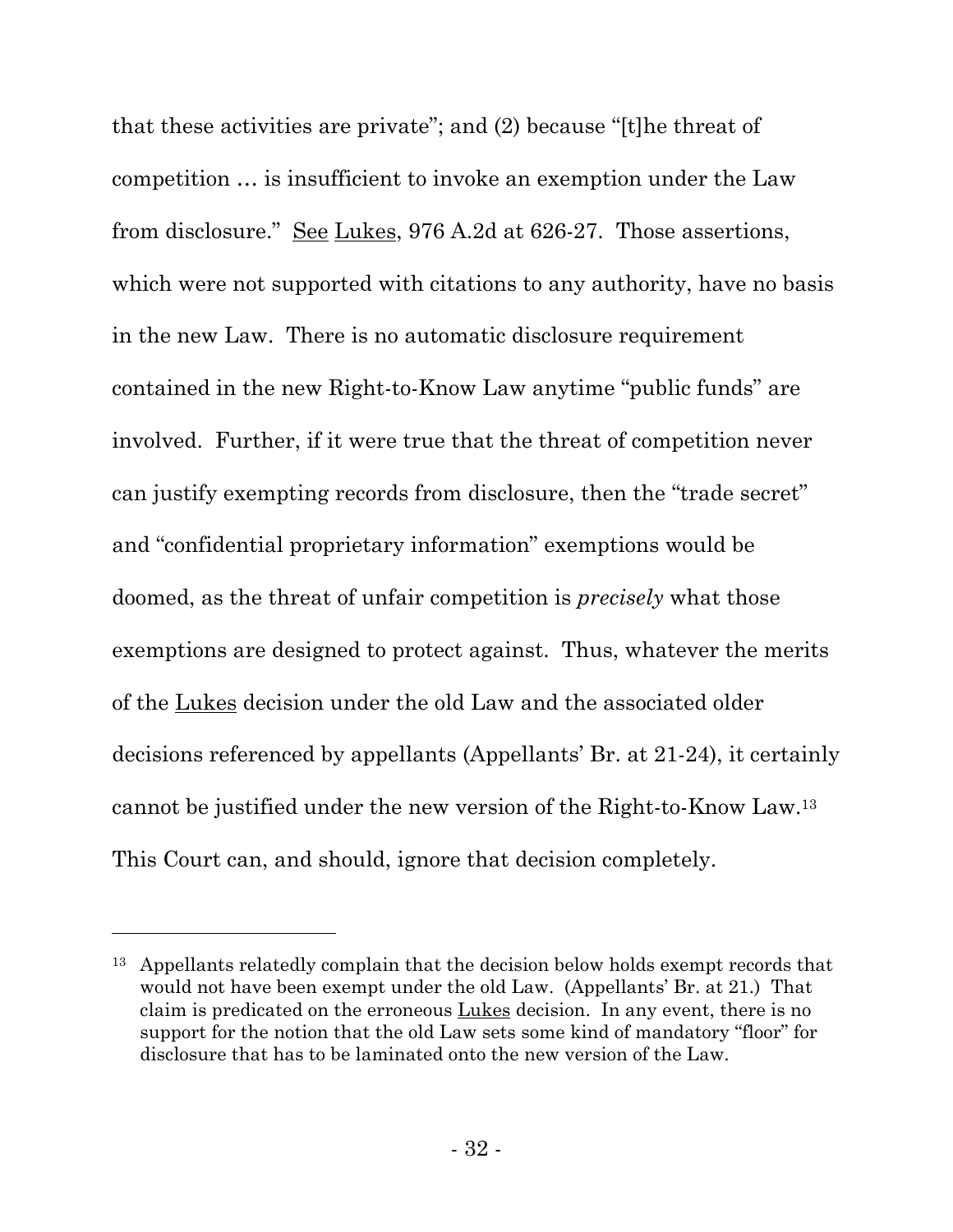# **2. Appellants erroneously focus on the Commonwealth Court's alternative "trade secret" rationale.**

In a lengthy and convoluted argument full of histrionics about "grave error," appellants take the Commonwealth Court to task for its alternative finding that the rates paid by the health plans to the dental sub-contractors are exempt under the Uniform Trade Secrets Act. (Appellants' Br. at 30-37.) But the court's passing discussion of the Act was just two paragraphs long and merely noted, in "moreover" fashion, that many of the same reasons supporting application of the "confidential proprietary information" exemption also would support application of the Trade Secrets Act. Eiseman I, 85 A.3d at 1131. It is strange that appellants spend page after page of their brief attacking the Commonwealth Court's briefly-stated alternative rationale, but have virtually ignored the court's central finding – that the "confidential proprietary information" exemption applies. In any event, regardless of appellants' misdirected focus, the court's alternative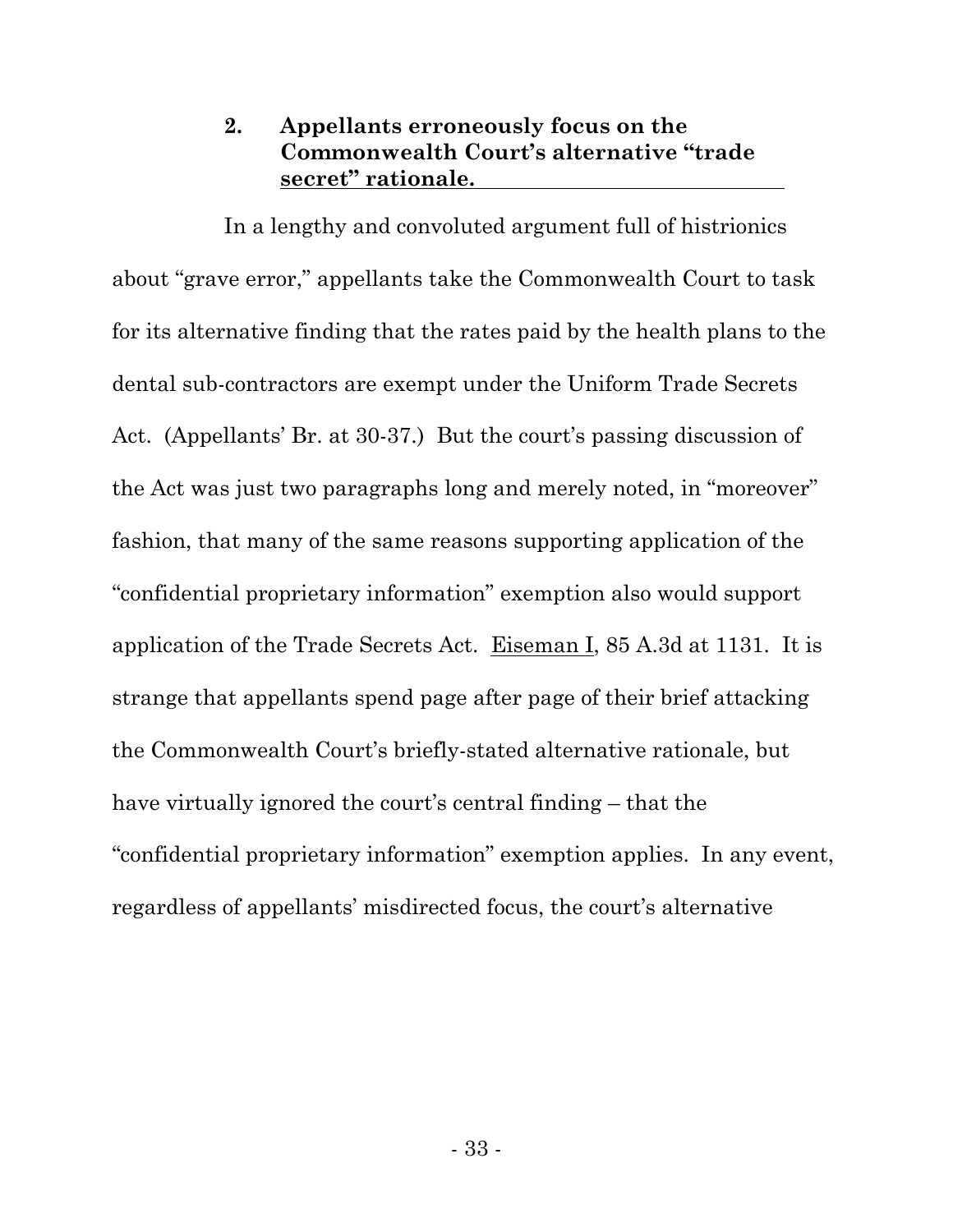finding that the Trade Secrets Act applies was fair, and it was correct.<sup>14</sup> It therefore provides no basis to reverse.<sup>15</sup>

# **3. The requested rates are not "stale."**

Appellants further claim the rates in question cannot have competitive value because they are "stale" or "too old." (Appellants' Br. at 38-40.) There is no support for this argument.

For starters, the Right-to-Know Law does not have a "too old" provision – and with good reason. If it did (or if the Court were to read one into it) problematic consequences likely would result. For instance, requestors would be incentivized to manipulate the process by engaging in protracted litigation in the hopes of "running out the clock" on an exemption.<sup>16</sup>

l

<sup>&</sup>lt;sup>14</sup> The Trade Secrets Act was properly considered by the court below because the Right-to-Know Law exempts from disclosure records "exempt from being disclosed under *any other Federal or State law*." 65 P.S. §67.102 (definition of "public record"); see also Eiseman I, 85 A.3d at 1124-25.

<sup>15</sup> Even if one were to assume the absence of the Trade Secrets Act discussion in the opinion below, or even presume (incorrectly) that the court's conclusion on this issue was in error, neither would have changed the outcome below. Nor should it here.

<sup>16</sup> Appellants' "too old" argument also raises thornier questions. Could an individual's psychiatric records become "too old" to implicate privacy concerns?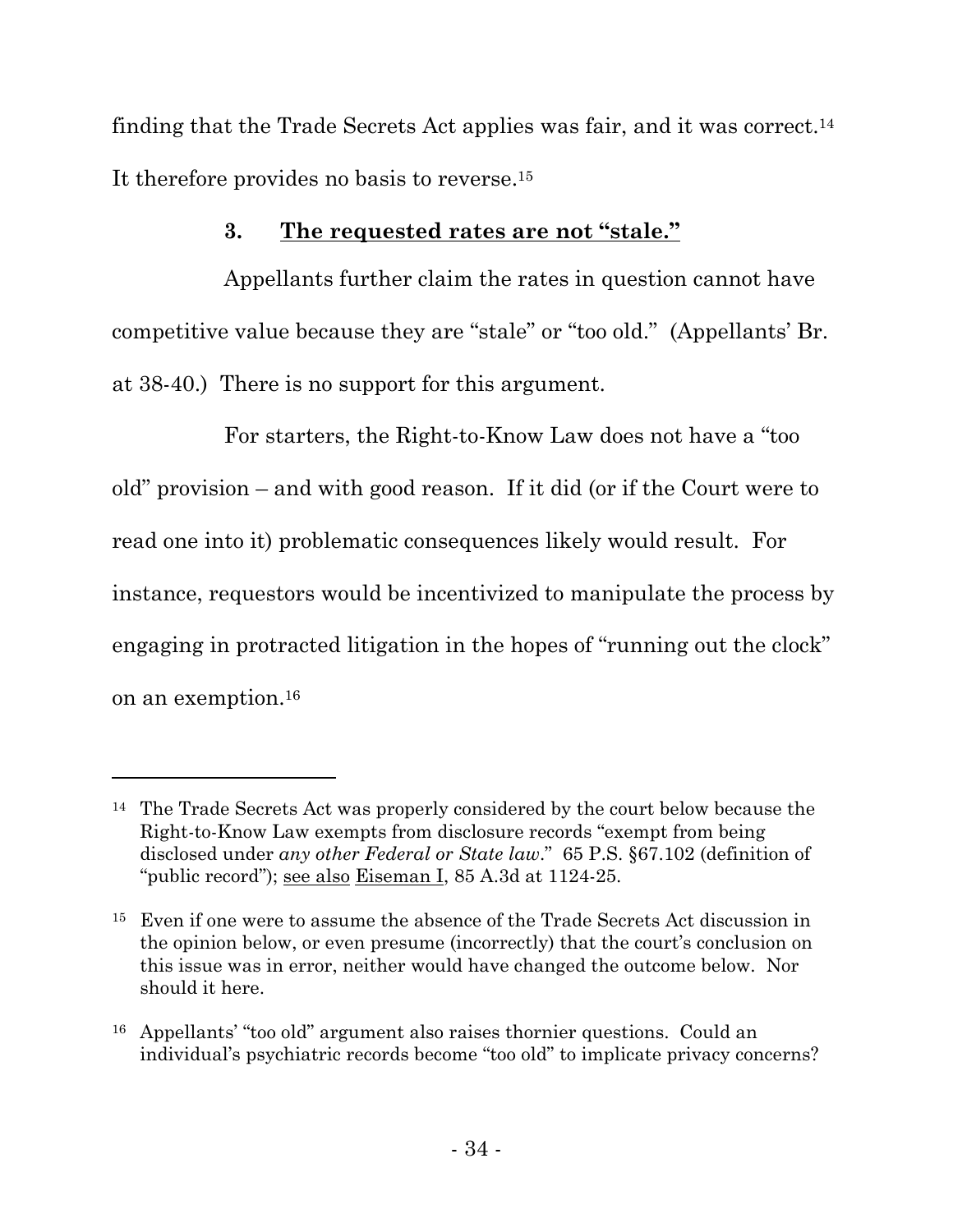Moreover, there is no record support for appellants' claim that historical rates are "stale" because the rates fluctuate too much to have "predictive value." To the contrary, the health plans' witnesses testified that prior years' rates *do* predict future rates and *do* have competitive value. (See, e.g., R. 403a-404a, 496a, 501a, 509a-510a.) Indeed, the fact that rates are the subject of an intense annual negotiating process illustrates the secrecy of these rates and their critical nature to any ability to compete in this marketplace. (See, e.g., R. 403a.) Further, as the Commonwealth Court correctly determined, Dr. Miller "did not differentiate" between older and newer rates in his testimony respecting the competitive harm that would occur from disclosure. Eiseman I, 85 A.3d at 1130. Thus, the court below correctly found that the only difference between the current and older rates is "the passage of time," but that the older rates are no less entitled to exemption. Id.

## **4. Appellants' "genie" argument is a red herring.**

Appellants' final argument is that the health plans have not kept their rates sufficiently secret because several of them hired the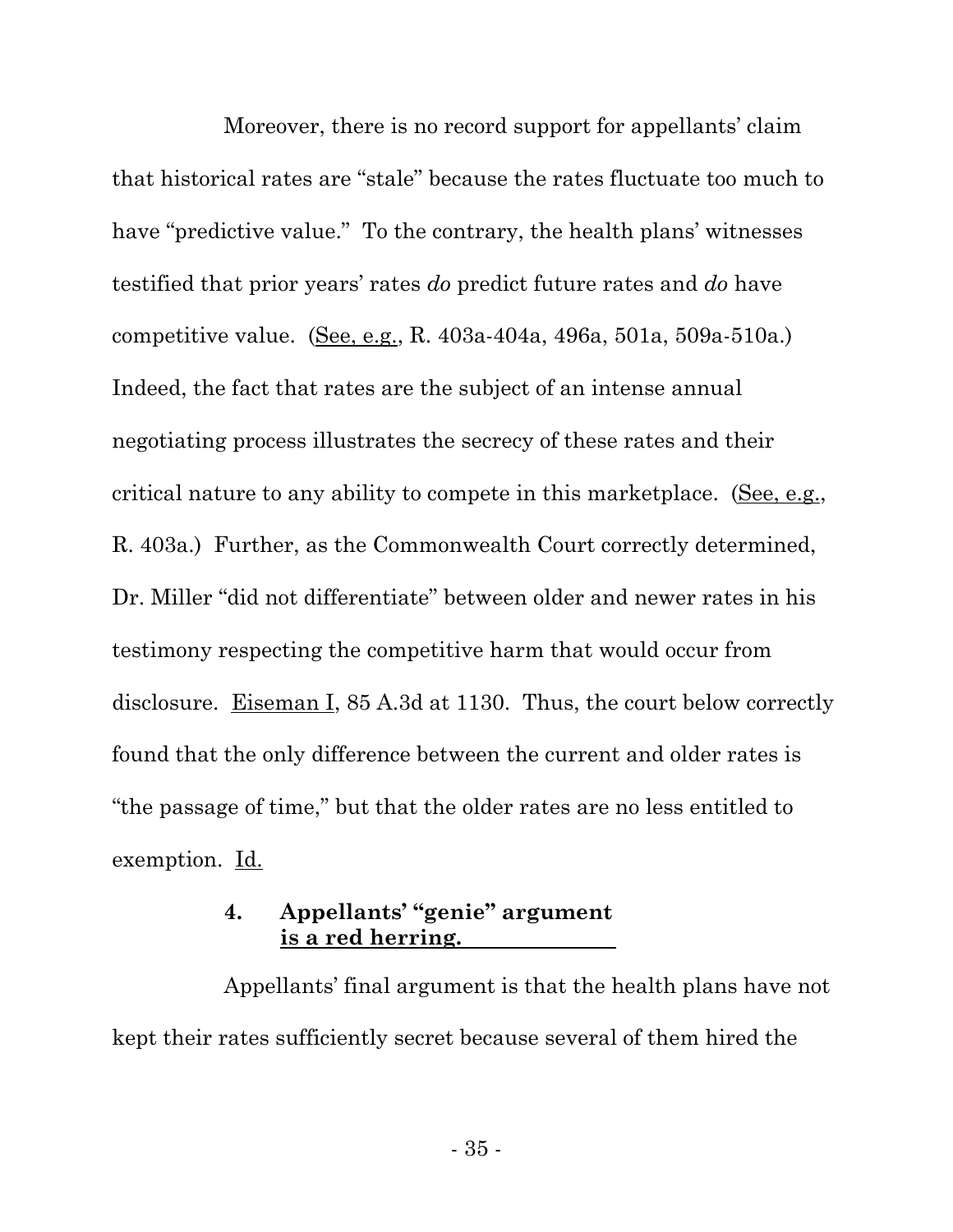same dental sub-contractor, DentaQuest.17 (Appellants' Br. at 40-43.) There is no support for this argument, either.

Appellants' contention lacks any record support, as the health plans' witnesses uniformly and unequivocally testified that DentaQuest is obligated to keep all rates confidential. (R. 493a, 333a, 432a-433a, 516a-517a.) Thus, contrary to appellants' naked contention, DentaQuest is required to maintain the confidentiality of the rates paid to it by each plan, notwithstanding the fact that it has separate relationships with more than one health plan.18 Were DentaQuest to internally share the rates paid by each plan, such would appear to be a breach of contract. Appellants obviously have not established, with

 $\overline{a}$ 

<sup>17</sup> As appellants correctly admit, this argument does not apply to UnitedHealthcare of Pennsylvania, as it does not use the same sub-contractor as any other health plan.

<sup>18</sup> It is not hard to figure how DentaQuest might do so. It could use separate negotiating teams for each plan. Certainly it has that capacity, as it is the third largest dental benefits administrator in the country, with seven locations and a thousand employees. See http://www.dentaquest.com/ (visited Jan. 20, 2014). While appellants complain about a purported lack of evidence on this point, the evidence showed DentaQuest is contractually obligated to maintain confidentiality. In contrast, there is no evidence to back up appellants' claim that DentaQuest internally pools the rates paid by each plan, in violation of confidentiality requirements.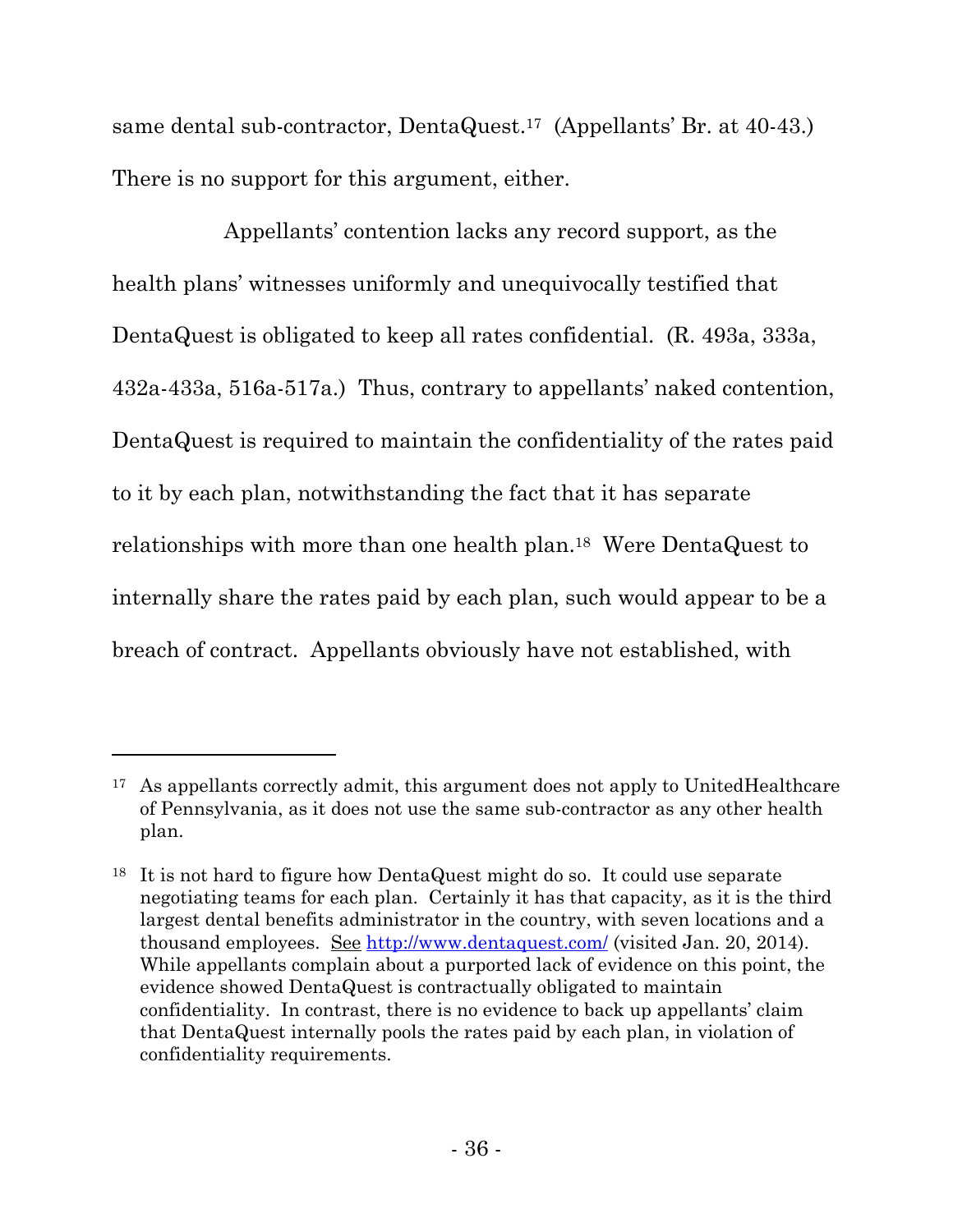record evidence, that DentaQuest has breached its contracts with the health plans.

Perhaps more importantly, appellants' argument is a red herring. Just because one sub-contractor has been hired by more than one health plan does not change the competitive value that the plans *themselves* place in the rates. Each plan does not know what any other is paying DentaQuest, the sub-contractor. While that knowledge might help the *DentaQuest's* bargaining position, the plans *still* keep their competitive positions vis-à-vis *each other* by keeping the rates they pay secret *from each other*. The existence of a common sub-contractor thus is of no moment. The Commonwealth Court quickly recognized as much, and dispensed with appellants' argument in a footnote. Eiseman I, 85 A.3d at 1128 n.15.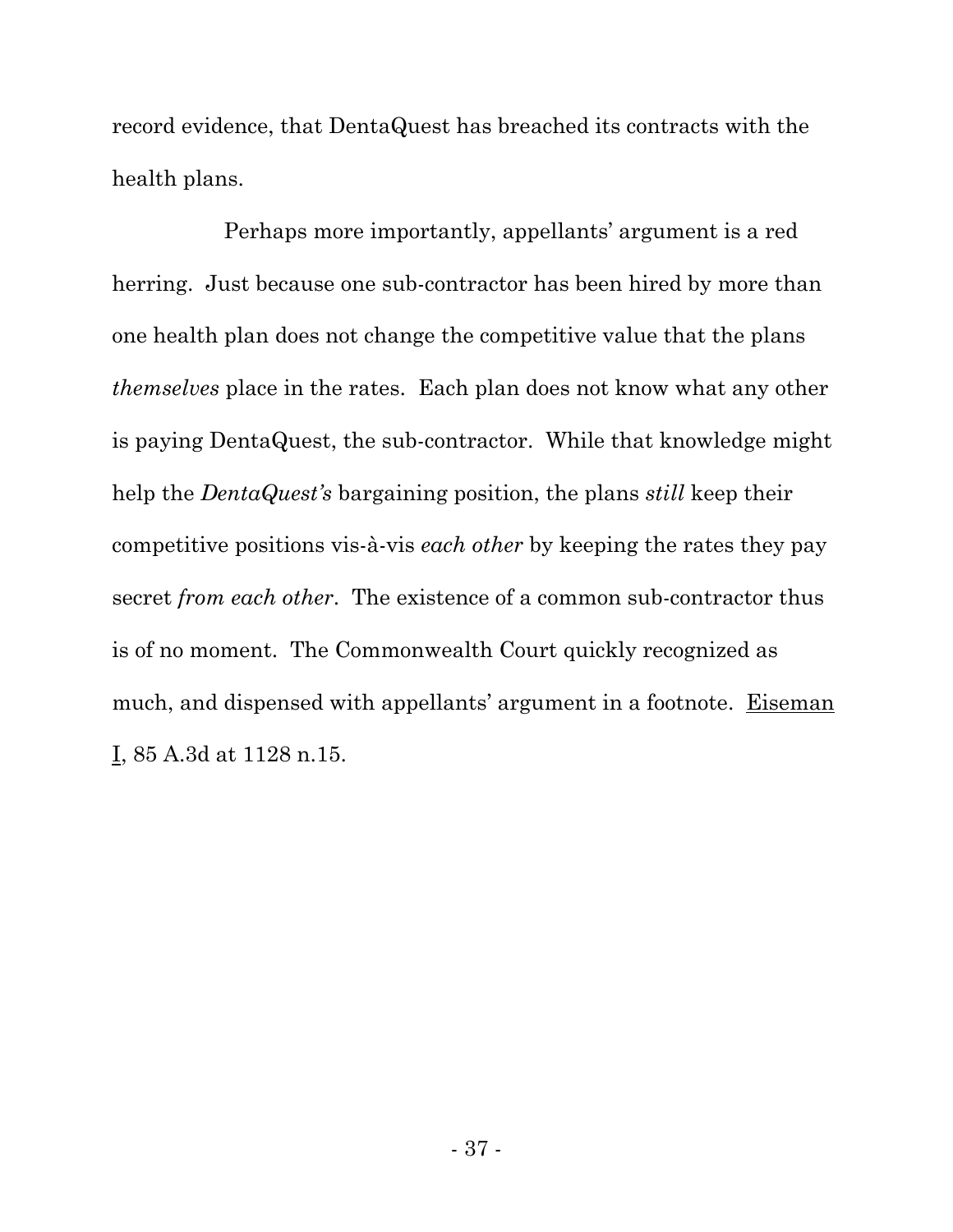## **VI. CONCLUSION**

For the foregoing reasons, appellees UnitedHealthcare of Pennsylvania, HealthAmerica Pennsylvania, and Aetna Better Health respectfully request that this Honorable Court affirm the decision of the Commonwealth Court.

Respectfully submitted,

/s/ Karl S. Myers Karl S. Myers (Id. No. 90307) STRADLEY RONON STEVENS & YOUNG, LLP 2600 One Commerce Square Philadelphia, PA 19103 (215) 564-8000

Attorneys for appellees UnitedHealthcare, HealthAmerica, and Aetna Better Health

Dated: January 20, 2015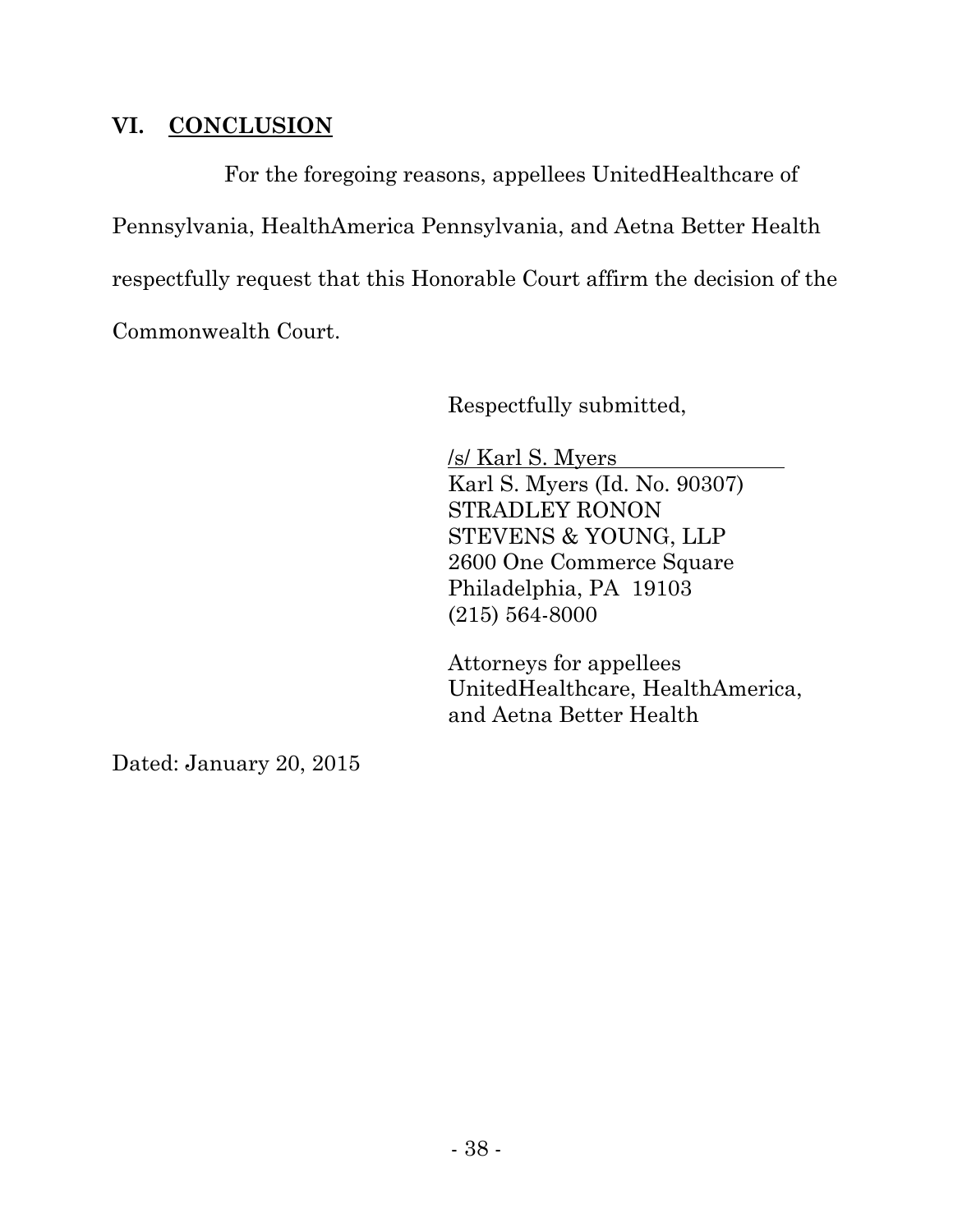# **APPENDIX**

# EXAMPLES OF PUBLIC INFORMATION ABOUT THE HEALTHCHOICES PROGRAM

- The standard form HealthChoices contract is publicly posted on the Department of Public Welfare's website. See http://www.dpw.state. pa.us/cs/groups/webcontent/documents/document/p\_040149.pdf.
- $\triangleright$  The Department maintains a website devoted to publications disclosing a wealth of information about the HealthChoices program. Included are performance reports, consumer guides, rate charts, and external reports for each of the health plans participating in the program. See http://www.dhs.state.pa.us/publications/ healthchoicespublications/.
- $\triangleright$  The Department has posted archival data from 2003 to present, listing the specific number of people, on a month-to-month basis, that have enrolled in particular Department programs, including children that have been provided with medical assistance. See http://listserv.dpw.state.pa.us/ma-food-stamps-and-cash-stats.html.
- The Pennsylvania government conducts audits and other reviews of the HealthChoices program, as well as each of the participating health plans. These materials depict the efficient and satisfactory operation of the program and plans, in particular as to the children's dental portion of the program.
	- o For example, an extensive and exhaustive External Quality Review Report is publicly posted on the Department's website for the overall program and each of the participating plans. See, e.g., 2013 External Quality Review Report, Statewide Medicaid Managed Care Annual Report, Dep't of Pub. Welfare (Sept. 12, 2014) (providing specific facts and figures concerning the dental aspect of the program) (available at: http://www.dhs.state.pa.us/ cs/groups/webcontent/documents/report/c\_102845.pdf).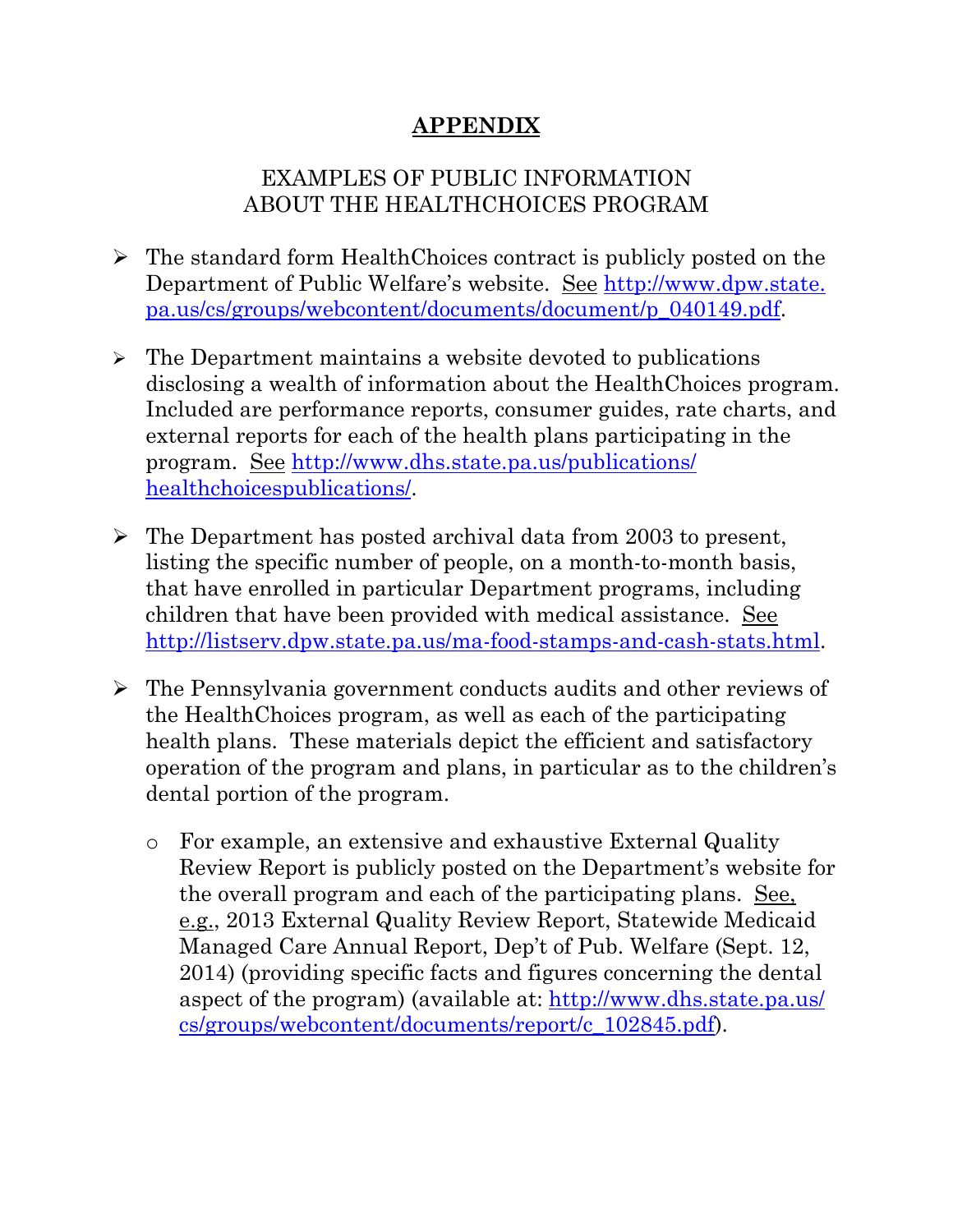- $\triangleright$  Other reviews, reports and presentations supply a wealth of relevant information and demonstrate the success of the program. See, for example:
	- o HealthChoices MCO Pay for Performance (P4P) Program, Seven Year Progress Review, July 2005 – December 2011, Dep't of Pub. Welfare (June 2013) – stating that average number of dental visits by children in HealthChoices increased every year from baseline 2008, and that the weighted average of such visits exceeded a national benchmark (available at: http://www.dpw. state.pa.us/cs/groups/webcontent/documents/communication/s\_00 2207.pdf).
	- o HealthChoices Performance Trending Report 2013, Office of Medical Assistance Programs, Division of Quality and Special Needs Coordination (Dec. 2013) – showing 82.6% overall satisfaction rate for children's health plans in HealthChoices (available at http://www.dpw.state.pa.us/cs/groups/public/ documents/communication/s\_002193.pdf).
	- o ACCESS Plus and HealthChoices Consumer Assessment of Healthcare Providers and Systems (CAHPS) Measure Results (Mar. 21, 2011) – showing customer satisfaction for children with HealthChoices plans to be at or above benchmarks (available at: http://www.dpw.state.pa.us/cs/groups/webcontent/documents/ presentation/p\_011345.pdf).
	- o HealthChoices Examination Guide, Behavioral & Physical Health, Dep't of Pub. Welfare (Dec. 2013) – providing mandatory standards for independent public accountants conducting mandated reviews of HealthChoices plans (available at: http://www.dpw.state.pa.us/cs/groups/webcontent/documents/doc ument/c 074806.pdf).
- $\triangleright$  A privately commissioned study also showed significant cost savings to taxpayers as a result of implementation of HealthChoices. See An Evaluation of Medicaid Savings from Pennsylvania's HealthChoices Program, The Lewin Group (May 2011) (available at: http://www. lewin.com/publications/publication/439).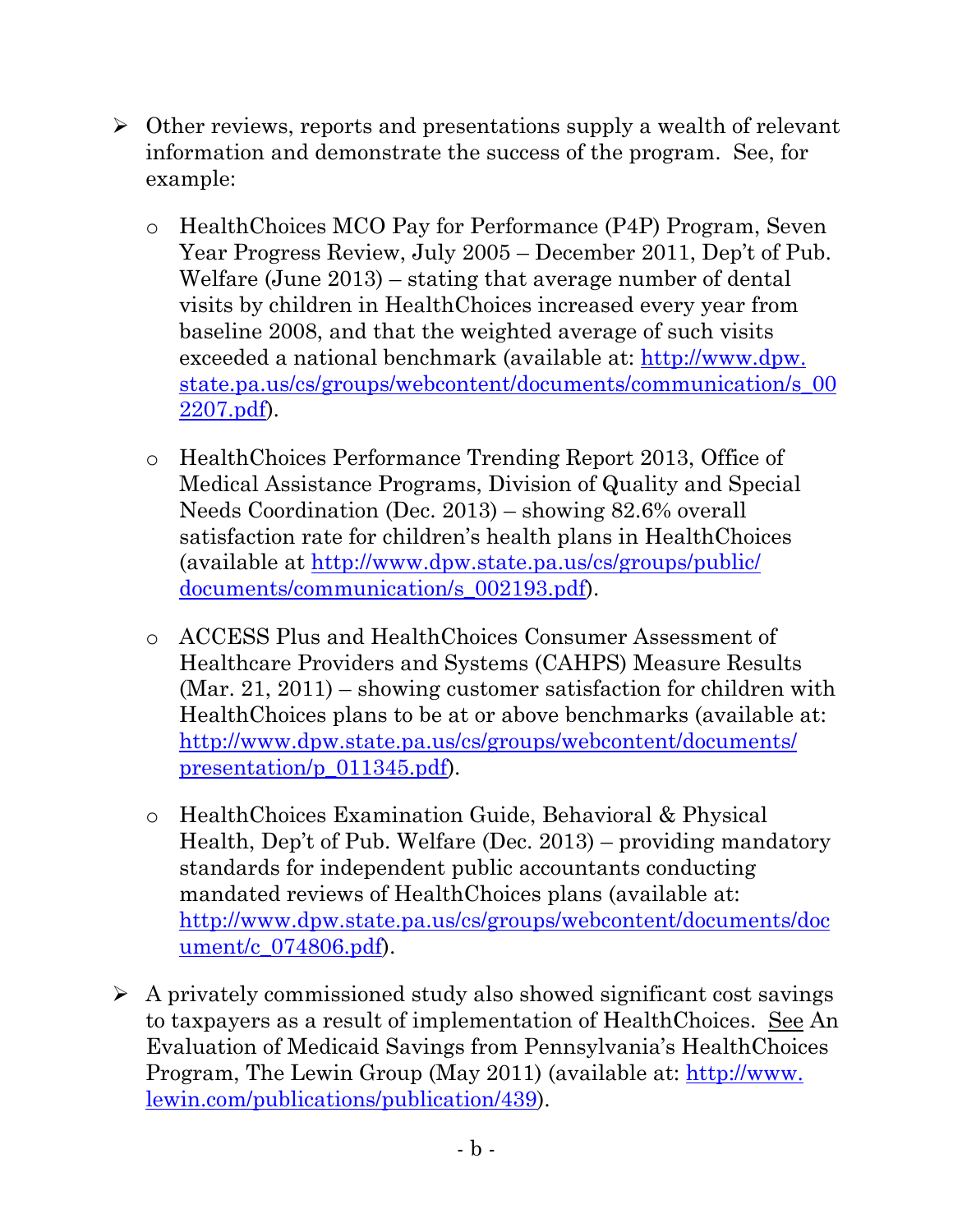$\triangleright$  The Department's 2014-15 budget presentation states that, "[b]ased on the success of its Medicaid managed care program, HealthChoices, the Department expanded statewide to all counties of the Commonwealth in March of 2013." Department of Public Welfare, Fiscal Year 2014-15 Executive Budget (available at: http://www.dpw.state.pa.us/cs/groups/webcontent/documents/docume nt/p\_040123.pdf).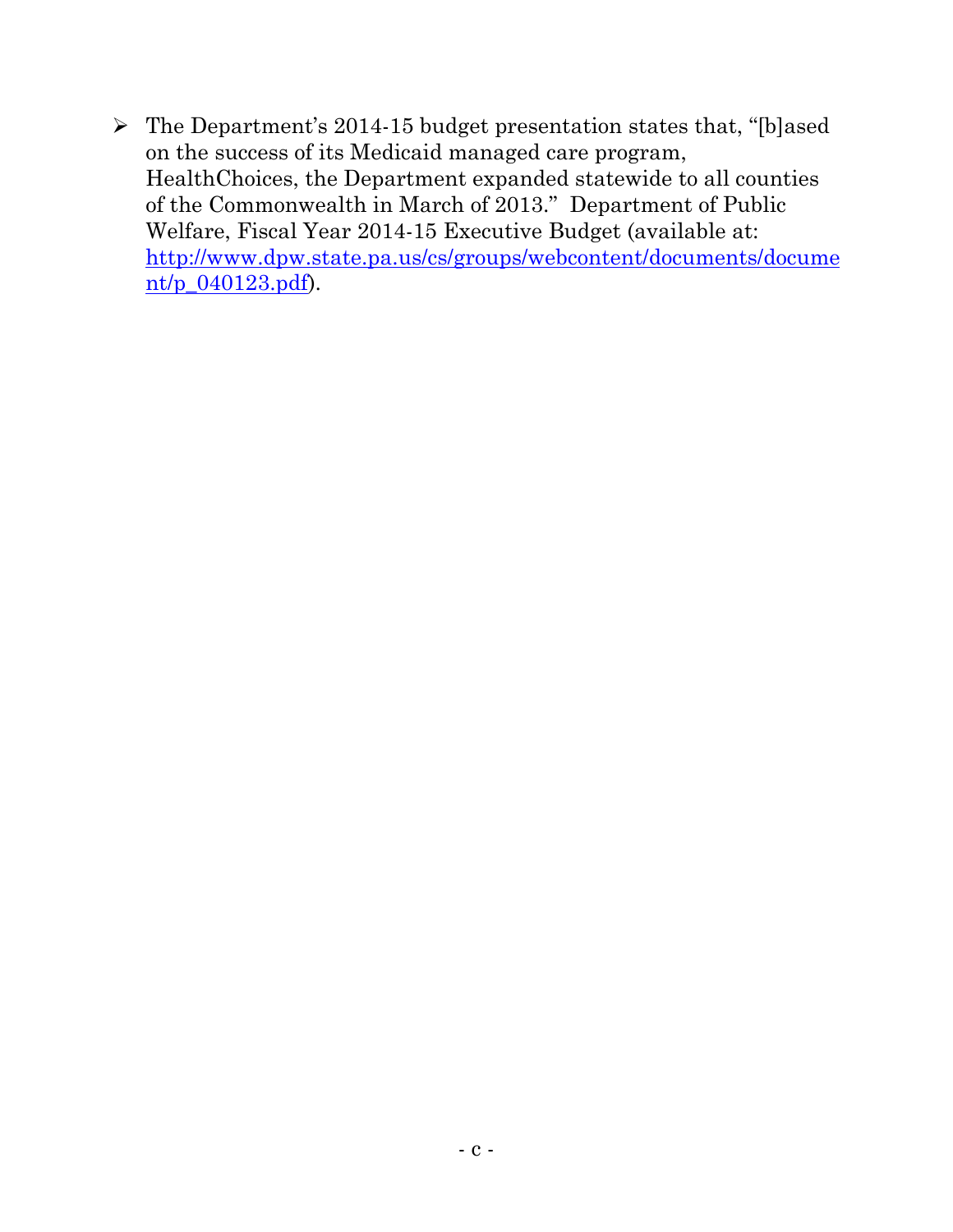# **CERTIFICATE OF COMPLIANCE**

I, Karl S. Myers, certify that this brief complies with the length limitation of Pa.R.A.P. 2135 because this brief contains 7,186 words, excluding the parts of the brief exempted by Pa.R.A.P. 2135.

> /s/ Karl S. Myers Karl S. Myers